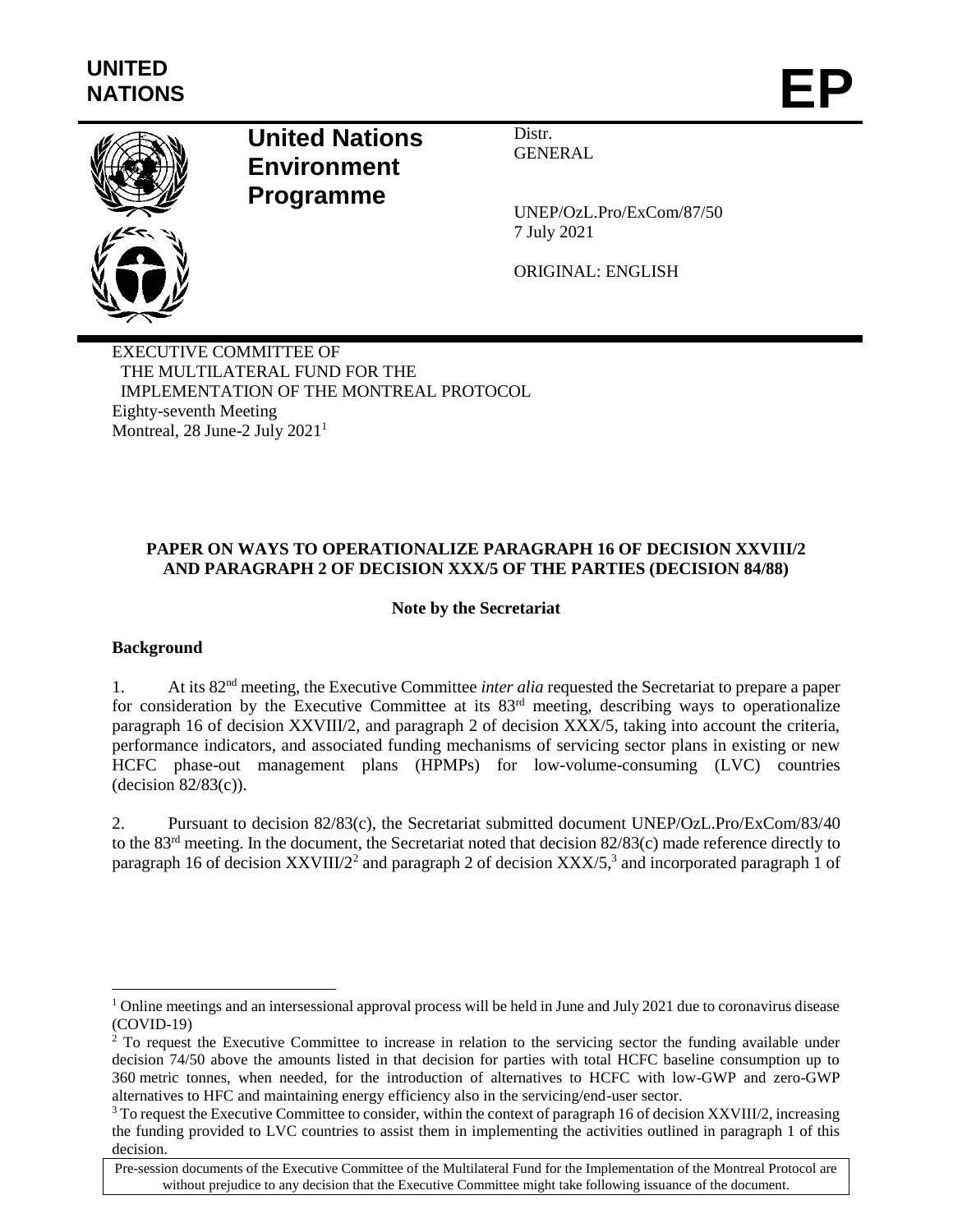decision  $XXX/5<sup>4</sup>$  and paragraph(c)(xii) of decision  $74/50<sup>5</sup>$  Combining the text of each of these decisions would lead to the following reading of decision 82/83(c):

To request the Secretariat to prepare a paper for consideration by the Executive Committee at its 83<sup>rd</sup> meeting, describing ways to operationalize an increase in funding, in relation to the servicing sector, available under decision 74/50 for LVC countries, when needed, for: (a) the introduction of low- and zero-global warming potential (GWP) alternatives to HCFCs or HFCs and maintaining energy efficiency in the servicing/end-user sector<sup>6</sup>; (b) developing and enforcing policies and regulations to avoid the market penetration of energy-inefficient refrigeration, air-conditioning and heat-pump (RACHP) equipment and promoting penetration of energy-efficient equipment, supported by targeted training on certification, safety and standards, awareness raising and capacity building<sup>7</sup>; and (c) taking into account the criteria, performance indicators, and associated funding mechanisms of servicing sector plans in existing or new HPMPs.

# Discussions at the 83<sup>rd</sup> meeting<sup>8</sup>

3. At its 83rd meeting, the Executive Committee noted that document UNEP/OzL.Pro/ExCom/83/40 was a useful basis for further discussion, both on the process to be used by LVC countries to access additional funding for servicing sector activities related to the introduction of low-GWP alternatives to HFCs, in the context of the HCFC phase-out, and the types of activities to be considered for such funding. Some members preferred to wait until more detailed information could be provided on relevant activities already being implemented, noting also that the desk study for the evaluation of energy efficiency in the servicing sector<sup>9</sup> was linked to some of the issues.

4. It was also noted that other institutions were responsible for addressing energy efficiency and assisting in developing minimum energy performance standards (MEPS), which were not related to compliance under the Montreal Protocol; and that the activities should focus on what was required for the transition to low-GWP alternatives while maintaining energy efficiency. The needs for cost-effectiveness given the high costs often associated with such activities already initiated by LVC countries; added value, as activities for facilitating the adoption of low-GWP technologies were already being implemented under HPMPs; and reporting against the performance indicators, were also highlighted.

5. The matter was further considered in the contact group that was established to address issues pertaining to the three sub-items on energy efficiency submitted to the 83<sup>rd</sup> meeting. Upon a request by the contact group, the Secretariat prepared a preliminary working document (drafted in the form of a recommendation) on which the contact group could base its discussions. In reporting back to the Executive Committee, the convener of the contact group indicated that the working document still contained text that

l

<sup>4</sup> To request the Executive Committee to consider flexibility within the financial support provided through enabling activities for HFCs to enable Article 5 Parties, who wish to do so, to use part of this support for energy efficiency policy and training support as it relates to the phase-down of controlled substances, such as: developing and enforcing policies and regulations to avoid the market penetration of energy-inefficient refrigeration, air-conditioning and heat-pump equipment; promoting access to energy-efficient technologies in these sectors; and targeted training on certification, safety and standards, awareness raising and capacity building aimed at maintaining and enhancing the energy efficiency.

<sup>&</sup>lt;sup>5</sup> Article 5 countries with total HCFC consumption of up to 360 metric tonnes would be provided with funding consistent with the level of consumption in the servicing sector, on the understanding that project proposals would still need to demonstrate that the funding level was necessary to achieve the 2020 and 2025 phase-out targets, or if the country so decided, later reduction targets.

<sup>6</sup> Paragraph 16 of decision XXVIII/2

<sup>7</sup> Paragraph 2 of decision XXX/5

<sup>8</sup> Paragraphs 234-240 of document UNEP/OzL.Pro/ExCom/83/48

<sup>9</sup> UNEP/OzL.Pro/ExCom/83/10/Rev.1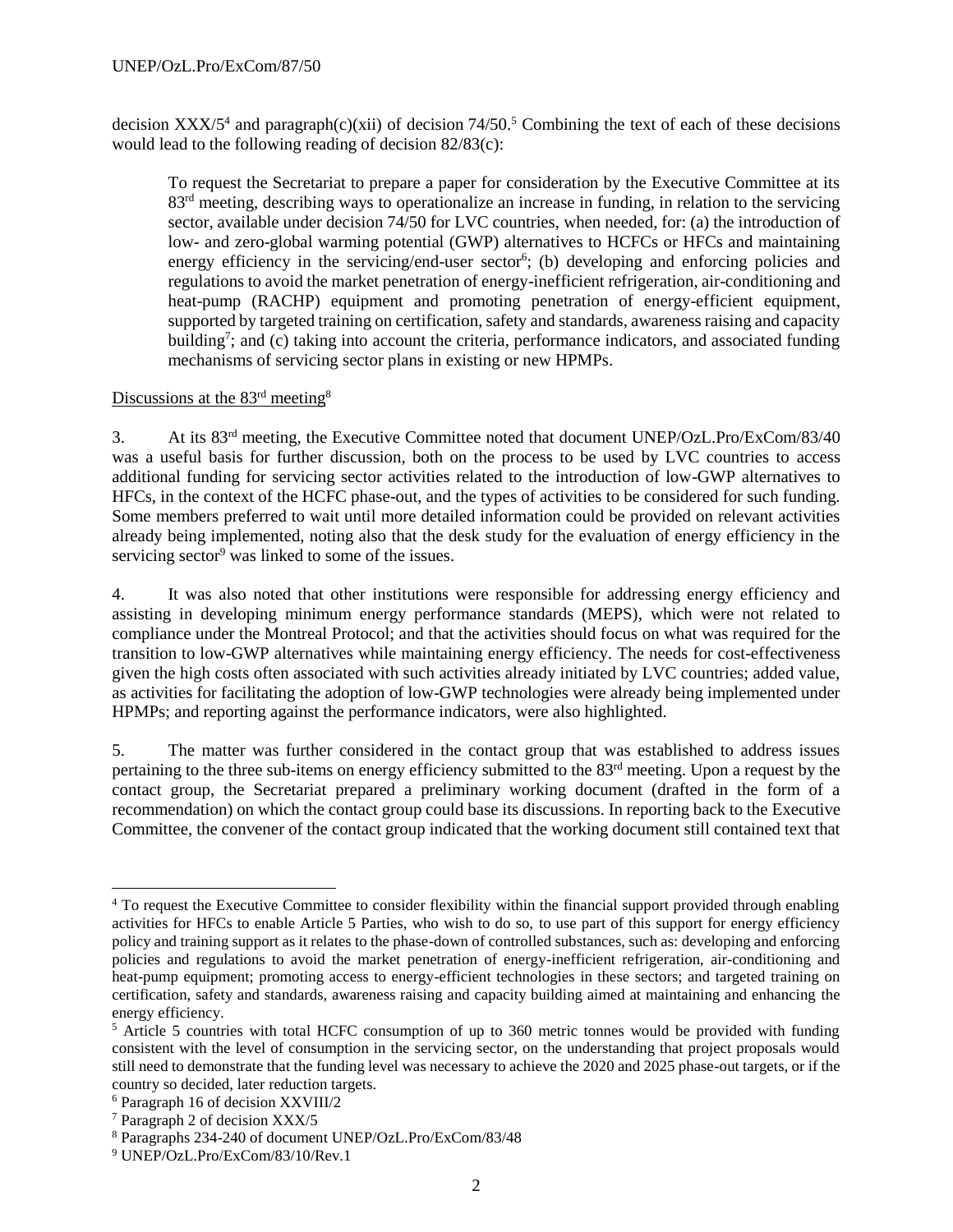had not been fully discussed and agreed, and proposed that the working document be used as a basis for further discussion at the  $84<sup>th</sup>$  meeting.

6. Subsequently, the Executive Committee decided to continue discussing ways to operationalize paragraph 16 of decision XXVIII/2 and paragraph 2 of decision XXX/5 of the Parties at its 84<sup>th</sup> meeting, and to use the text contained in Annex XII to the Report of the  $83<sup>rd</sup>$  meeting of the Executive Committee<sup>10</sup> as the basis for that discussion (decision 83/62).

#### Discussions at the  $84<sup>th</sup>$  meeting

7. Pursuant to decision 83/62, the Executive Committee, at its 84th meeting, continued to discuss the matter on the ways to operationalize paragraph 16 of decision XXVIII/2 and paragraph 2 of decision XXX/5 in the contact group on energy efficiency using the draft recommendation contained in document UNEP/OzL.Pro/ExCom/84/67.

8. Subsequently, the convener of the contact group reported to the Executive Committee that the group had been unable to arrive at a conclusion regarding the table on additional financing. Accordingly, the Committee decided to defer and continue discussing ways to operationalize paragraph 16 of decision XXVIII/2 and paragraph 2 of decision  $XXX/5$  of the Parties at its  $85<sup>th</sup>$  meeting and to use the text contained in Annex XXIX to the Report of the  $84<sup>th</sup>$  meeting of the Executive Committee<sup>11</sup> as the basis for that discussion (decision 84/88).

#### **Submission to the 87 th meeting**

9. In line with decision 84/88, the Secretariat has submitted the present document to the 87<sup>th</sup> meeting.<sup>12</sup>

10. It should be noted that, at its 87<sup>th</sup> meeting, the Committee will also consider the following two documents covering various aspects of the HCFC phase-out and HFC phase-down in the refrigeration servicing sector, prepared by the Secretariat, and information contained therein are of relevance to decision 84/88:

- (a) Analysis of the level and modalities of funding for HFC phase-down in the refrigeration servicing sector, in accordance with decision  $83/65(b)$ ;<sup>13</sup> and
- (b) Potential strategies, policy measures and commitments, as well as projects and activities that could be integrated within stage I of HFC phase-down plans taking into account parallel or integrated implementation of HCFC phase-out and HFC phase-down activities, in line with decision  $84/54(b)^{14}$ .

11. The Executive Committee may wish to consider the information presented in the above-mentioned documents, while finalising its discussions on the present document on Ways to operationalize paragraph 16 of decision XXVIII/2, and paragraph 2 of decision XXX/5. For ease of reference, document UNEP/OzL.Pro/ExCom/83/40 is attached to the present document.

<sup>10</sup> UNEP/OzL.Pro/ExCom/83/48

<sup>11</sup> UNEP/OzL.Pro/ExCom/84/75

 $12$  The present document should have been submitted to the  $85<sup>th</sup>$  meeting; consideration of the document was deferred to the  $87<sup>th</sup>$  meeting in accordance with the agreed procedures for conducting the  $85<sup>th</sup>$  and  $86<sup>th</sup>$  meetings in light of the COVID-19 pandemic.

<sup>13</sup> UNEP/OzL.Pro/ExCom/87/47

<sup>14</sup> UNEP/OzL.Pro/ExCom/87/45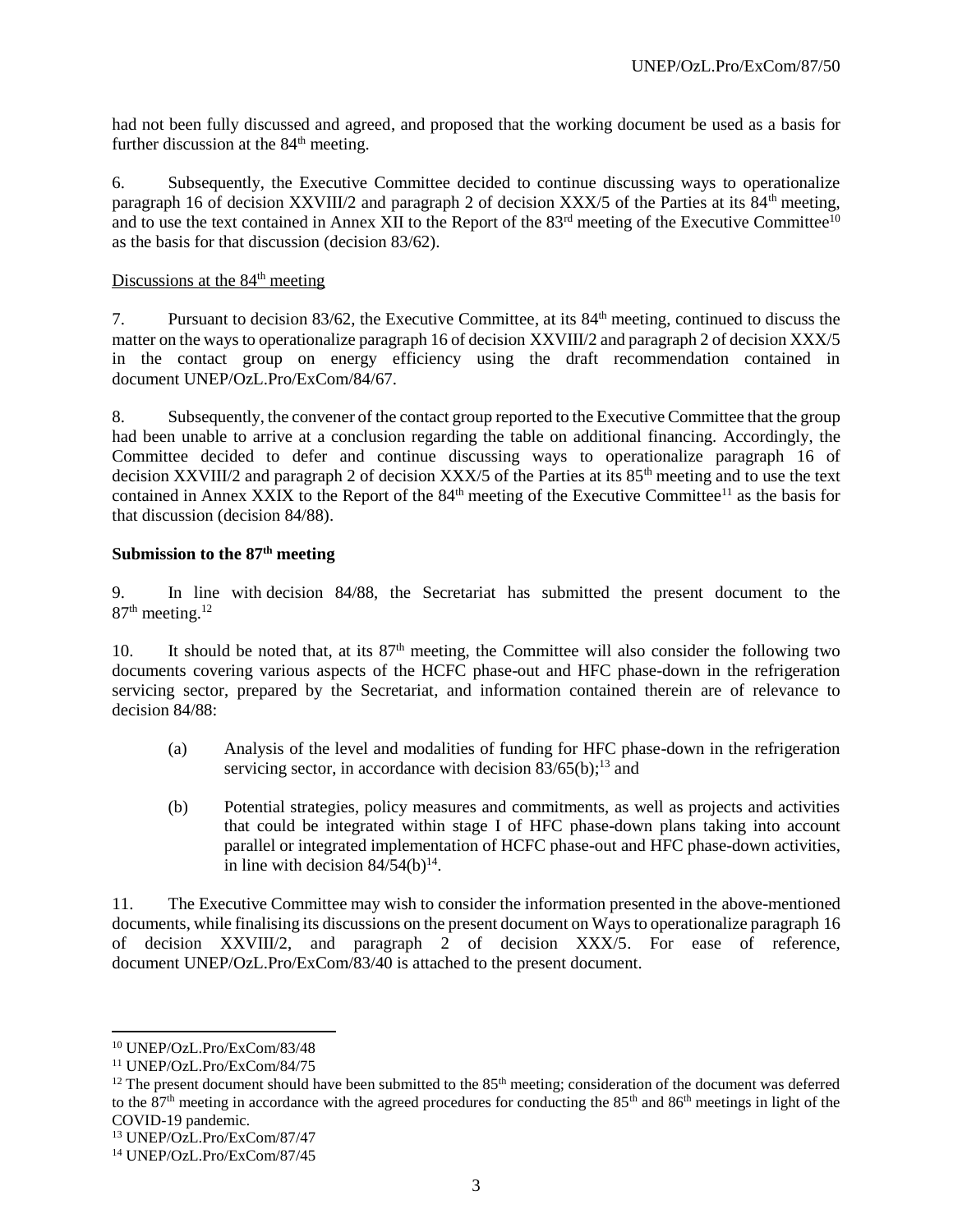12. In addition, the Secretariat noted that in case that additional activities would be approved for inclusion in existing and future HPMPs for LVC countries, when needed, for the introduction of low- or zero-GWP alternatives to HCFCs and for maintaining energy efficiency in the refrigeration servicing sector, relevant Article 5 countries should submit a revised Agreement with the Executive Committee. On this basis, the Secretariat suggests to amend sub-paragraph (d) of the recommendation as follows:

[(d) To request bilateral and implementing agencies, when submitting an HPMP tranche request, to include in the tranche implementation plan, the specific action, performance indicators and funding associated with the activities referred to in sub-paragraph (b) above; **as well as** a progress report on implementation of those activities under the previous funding tranche; **and a revised Agreement between the Government of the Article 5 country concerned and the Executive Committee.**]

#### **Recommendation**

- 13. [The Executive Committee decided:
	- (a) To note the paper on ways to operationalize paragraph 16 of decision XXVIII/2 and paragraph 2 of decision XXX/5 of the Parties (decision 82/83(c)), contained in document UNEP/OzL.Pro/ExCom/83/40;
	- (b) To consider the following additional activities for inclusion in existing and future HCFC phase-out management plans (HPMPs) for low-volume-consuming (LVC) countries, when needed for the introduction of alternatives to HCFCs with low- or zero-global-warming potential (GWP) and for maintaining energy efficiency in the refrigeration servicing sector:
		- (i) [Pilot projects designed for and targeted towards end-users, relating primarily to energy efficient small-capacity refrigeration, air-conditioning and heat-pump (RACHP) equipment using alternative low-GWP technologies to address challenges related to market acceptance;
		- (ii) Updating of training material to strengthen components related to good practices and energy efficiency during assessment, installation, maintenance and servicing of RACHP equipment, including safety considerations when addressing refrigerants with differing operating characteristics with regard to flammability, toxicity and pressure;
		- (iii) Coordination and collaboration between the national ozone units and relevant authorities and bodies to include appropriate consideration of low-GWP refrigerants during the development of cooling and energy efficiency plans, which among others include minimum energy performance standards (MEPS), and, as appropriate, labelling and testing programmes, and standards for RACHP equipment;
		- (iv) Development and implementation of competency-based certification schemes for technicians and the strengthening of national institutions for such systems including for energy efficiency and safety; and
		- (v) Awareness and outreach programmes to promote the introduction of MEPS and labelling systems; the mandatory certification of technicians; and the introduction of energy-efficient RACHP equipment operating with low- or zero-GWP refrigerants;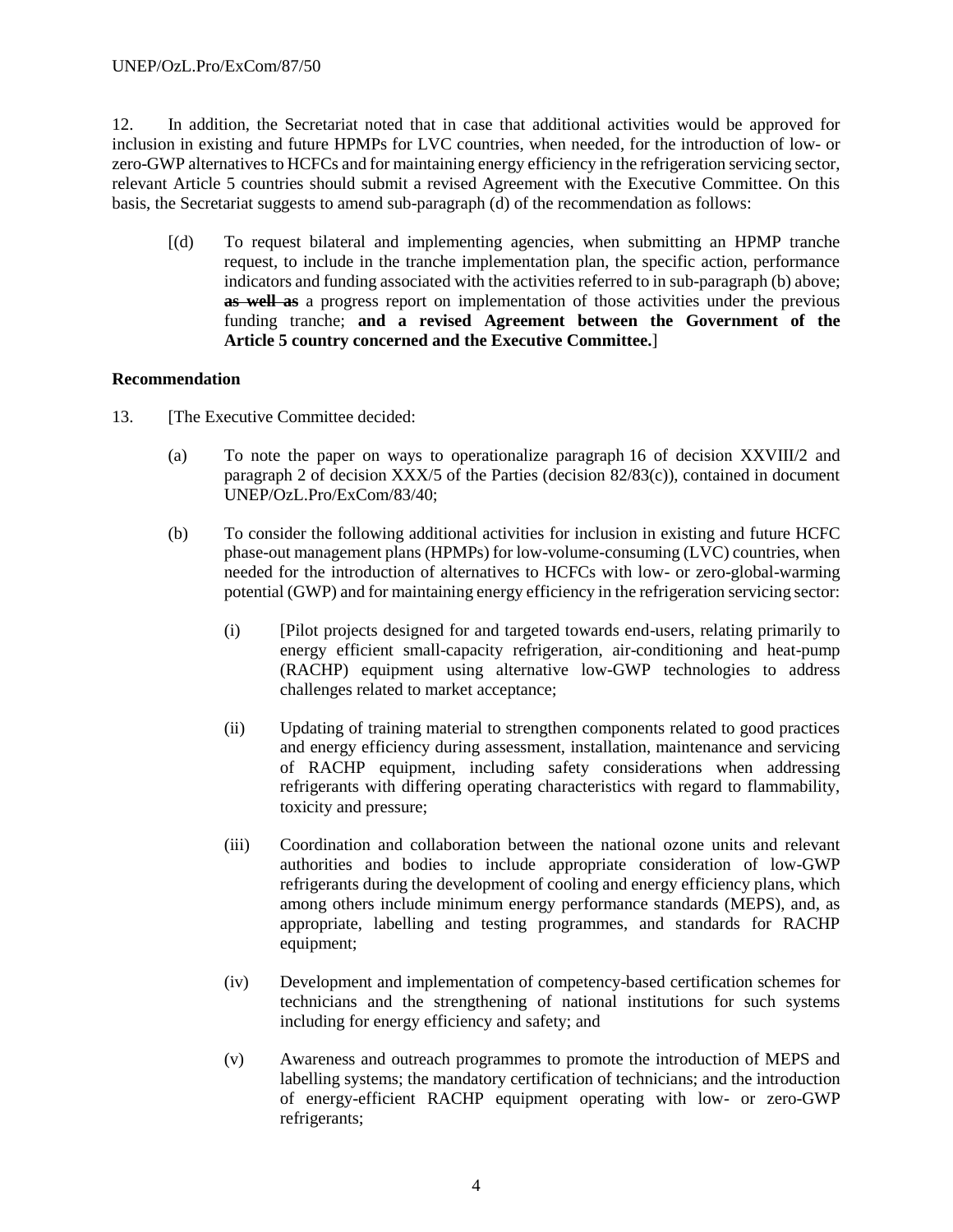(c) To provide the following funding, when needed, for the activities identified in sub-paragraph (b) above, on the understanding that Article 5 countries would have flexibility in using the additional funding to address specific needs that might arise during project implementation relating to introduction of alternatives to HCFCs with low- or zero-GWP refrigerants and for maintaining energy efficiency in the refrigeration servicing sector:

| Consumption $(mt)*$ | <b>Number of countries</b> | Additional funding (US \$)** |
|---------------------|----------------------------|------------------------------|
| $0-15$              | 21                         |                              |
| 15-40               |                            |                              |
| 40-80               | 14                         |                              |
| 80-120              |                            |                              |
| 120-160             |                            |                              |
| 160-200             |                            |                              |
| 200-320             |                            |                              |
| 320-360             |                            |                              |

\* Level of HCFC baseline consumption in the refrigeration servicing sector

\*\* To be determined for each level of consumption

(d) To request bilateral and implementing agencies, when submitting an HPMP tranche request, to include in the tranche implementation plan, the specific action, performance indicators and funding associated with the activities referred to in sub-paragraph (b) above; **as well as** a progress report on implementation of those activities under the previous funding tranche; **and a revised Agreement between the Government of the Article 5 country concerned and the Executive Committee.]**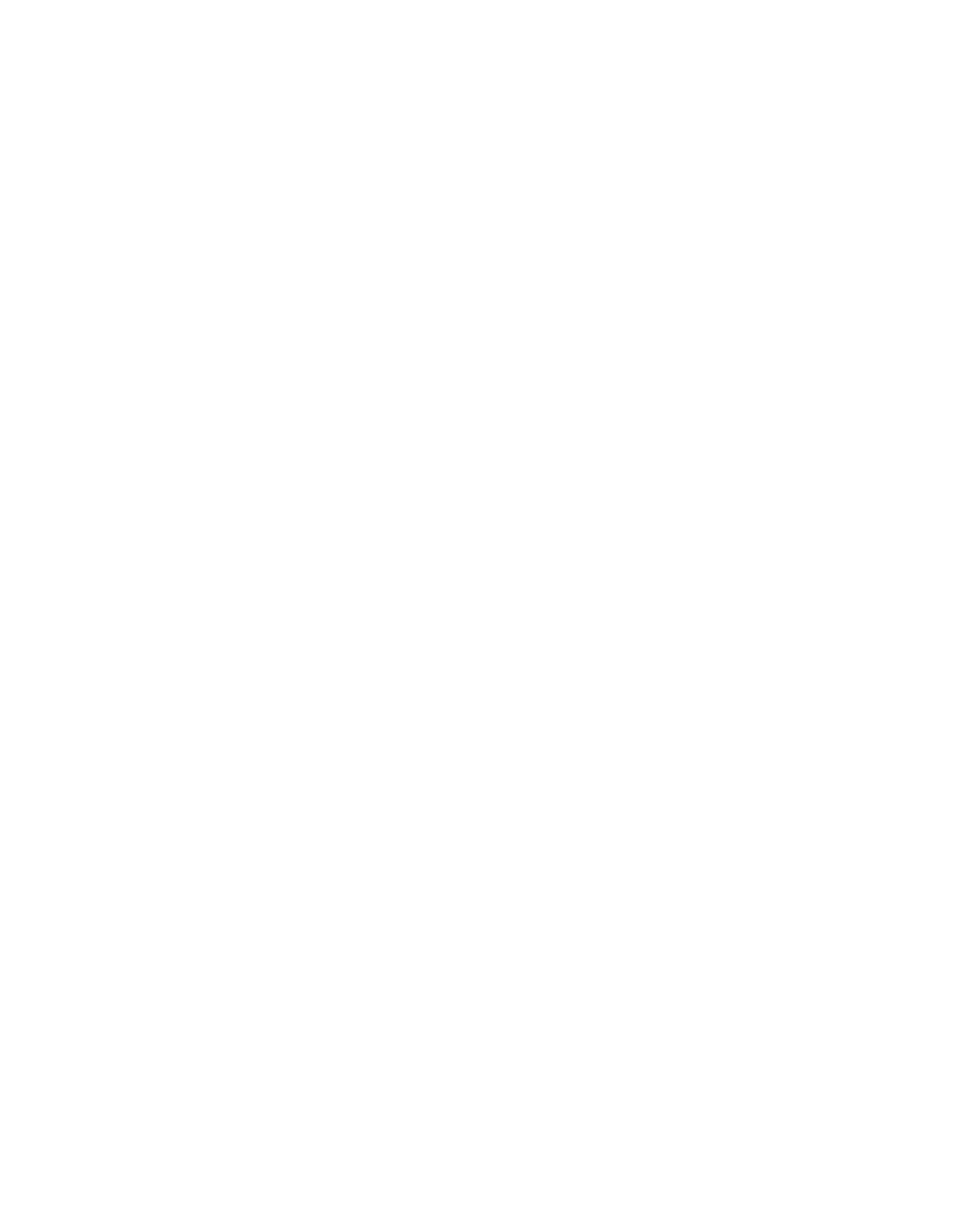# **UNITED NATIONS**



**United Nations Environment Programme** 

Distr. **GENERAL** 

 UNEP/OzL.Pro/ExCom/83/40 29 April 2019

ORIGINAL: ENGLISH

EXECUTIVE COMMITTEE OF THE MULTILATERAL FUND FOR THE IMPLEMENTATION OF THE MONTREAL PROTOCOL Eighty-third Meeting Montreal, 27-31 May 2019

# **PAPER ON WAYS TO OPERATIONALIZE PARAGRAPH 16 OF DECISION XXVIII/2 AND PARAGRAPH 2 OF DECISION XXX/5 OF THE PARTIES (DECISION 82/83(c))**

# **Background**

l

1. At its 82nd meeting, the Executive Committee considered a document prepared by the Secretariat presenting a summary of the Parties' deliberations at the 40<sup>th</sup> meeting of the Open-Ended Working Group (OEWG) of the Parties and the Thirtieth Meeting of the Parties to the Montreal Protocol in relation to the report by the Technology and Economic Assessment Panel (TEAP) on issues related to energy efficiency.<sup>1</sup>

2. The document briefly presented *inter alia* the actions taken in response to decision XXIX/10,<sup>2</sup> particularly regarding the TEAP report on issues related to energy efficiency, and the workshop on energy efficiency opportunities while phasing down HFCs held in the margins of the 40<sup>th</sup> meeting of the OEWG.

3. Following the discussion, the Executive Committee *inter alia* requested the Secretariat to prepare a paper for consideration by the Executive Committee at its 83<sup>rd</sup> meeting, describing ways to operationalize paragraph 16 of decision XXVIII/2, and paragraph 2 of decision XXX/5, taking into account the criteria, performance indicators, and associated funding mechanisms of servicing sector plans in existing or new HCFC phase-out management plans (HPMPs) for low-volume-consuming (LVC) countries  $-decision 82/83(c)$ ).

<sup>1</sup> UNEP/OzL.Pro/ExCom/82/65 and Add.1

<sup>&</sup>lt;sup>2</sup> Decision XXIX/10 requested, in relation to maintaining and/or enhancing energy efficiency in the refrigeration, air-conditioning and heat-pump (RACHP) sectors, an assessment of: technology options and requirements including challenges for their uptake, and their long-term sustainable performance and viability, their environmental benefits in terms of CO2-eq; capacity building and servicing sector requirements in the RACHP sectors; related capital and operating costs. It also requested the TEAP to provide an overview of the activities and funding provided by other relevant institutions addressing energy efficiency in the RACHP sectors in relation to maintaining and/or enhancing energy efficiency while phasing down HFCs under the Kigali Amendment. Further, it requested the Ozone Secretariat to organize a workshop on energy efficiency opportunities while phasing down HFCs at the  $40<sup>th</sup>$  meeting of the OEWG, and, thereafter, for the TEAP to prepare an updated final report for the Thirtieth Meeting of the Parties, taking into consideration the outcome of the workshop.

Pre-session documents of the Executive Committee of the Multilateral Fund for the Implementation of the Montreal Protocol are without prejudice to any decision that the Executive Committee might take following issuance of the document.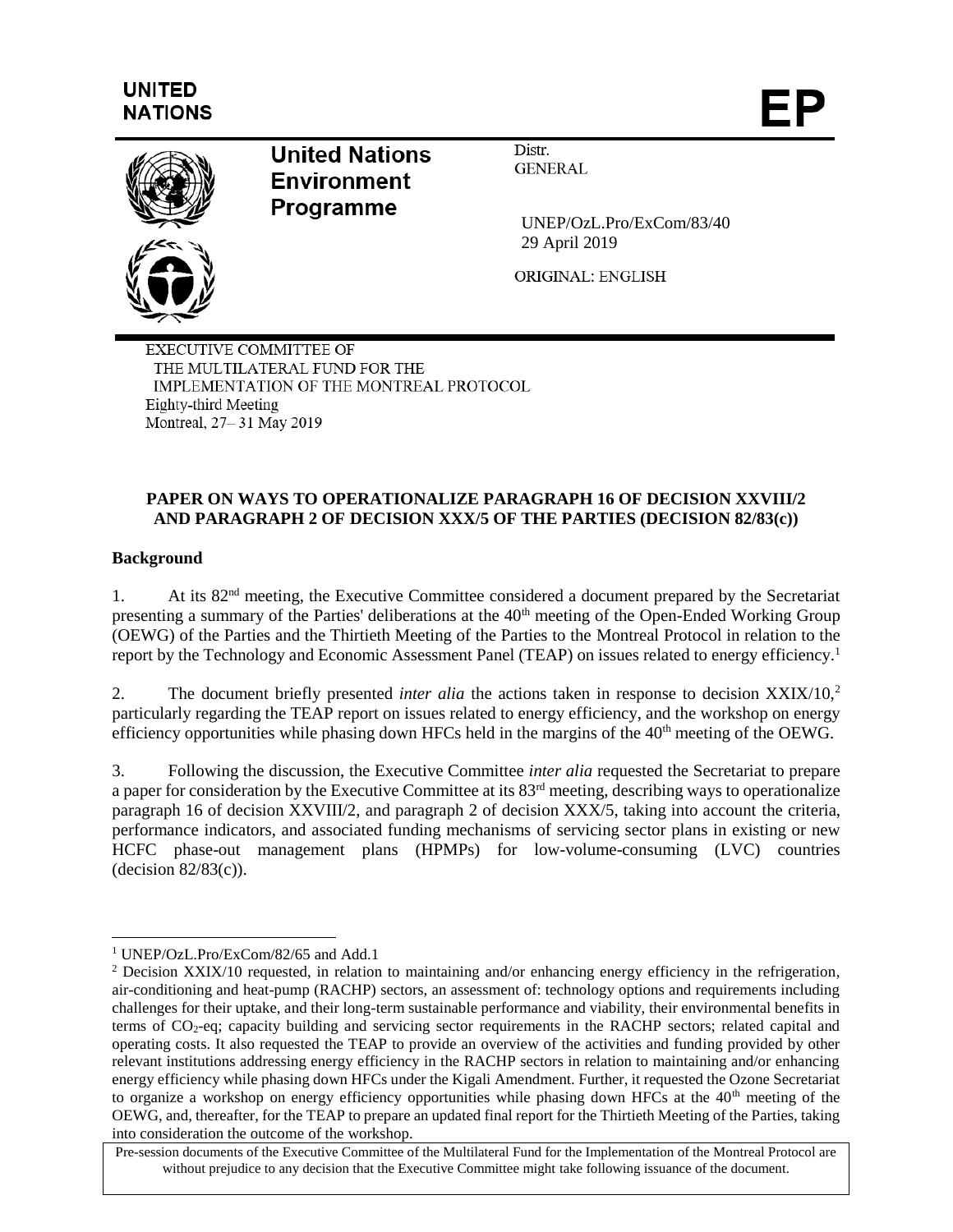#### UNEP/OzL.Pro/ExCom/83/40

#### An analysis of decision 82/83(c)

4. Decision 82/83(c) refers directly to paragraph 16 of decision XXVIII/2<sup>3</sup> and paragraph 2 of decision  $XXX/5$ <sup>4</sup>, and incorporates paragraph 1 of decision  $XXX/5<sup>5</sup>$  (support for energy efficiency policy and training support as it relates to the phase-down of controlled substances), as well as paragraph $(c)(xii)$ of decision 74/50<sup>6</sup> (funding mechanisms for servicing sector plans).

5. Incorporating the text of the relevant decisions would lead to the following reading of decision  $82/83(c)$ :

To request the Secretariat to prepare a paper for consideration by the Executive Committee at its 83<sup>rd</sup> meeting, describing ways to operationalize an increase in funding, in relation to the servicing sector, available under decision 74/50 for LVC countries, when needed, for (a) the introduction of low- and zero-global warming potential (GWP) alternatives to HCFCs or HFCs and maintaining energy efficiency in the servicing/end-user sector<sup>7</sup>; (b) developing and enforcing policies and regulations to avoid the market penetration of energy-inefficient RACHP equipment and promoting penetration of energy-efficient equipment, supported by targeted training on certification, safety and standards, awareness raising and capacity building<sup>8</sup>; (c) taking into account the criteria, performance indicators, and associated funding mechanisms of servicing sector plans in existing or new HCFC phase-out management plans.

6. From the above, it is noted that the focus of this decision is on increasing funding available under decision 74/50 for HPMPs for LVC countries for the introduction of low- and zero-GWP alternatives to HCFCs or HFCs and maintaining energy efficiency while addressing the HCFC consumption in the servicing sector.

7. The Secretariat prepared the present document in response to decision 82/83(c) in light of the above.

#### Scope of the document

l

8. The document consists of the following sections addressing specific issues relating to the service sector for LVC countries<sup>9</sup>:

<sup>&</sup>lt;sup>3</sup> To request the Executive Committee to increase in relation to the servicing sector the funding available under decision 74/50 above the amounts listed in that decision for parties with total HCFC baseline consumption up to 360 metric tonnes, when needed, for the introduction of alternatives to HCFC with low-GWP and zero-GWP alternatives to HFC and maintaining energy efficiency also in the servicing/end-user sector.

<sup>&</sup>lt;sup>4</sup> To request the Executive Committee to consider, within the context of paragraph 16 of decision XXVIII/2, increasing the funding provided to LVC countries to assist them in implementing the activities outlined in paragraph 1 of this decision.

<sup>&</sup>lt;sup>5</sup> To request the Executive Committee to consider flexibility within the financial support provided through enabling activities for HFCs to enable Article 5 Parties, who wish to do so, to use part of this support for energy efficiency policy and training support as it relates to the phase-down of controlled substances, such as: developing and enforcing policies and regulations to avoid the market penetration of energy-inefficient refrigeration, air-conditioning and heat-pump equipment; promoting access to energy-efficient technologies in these sectors; and targeted training on certification, safety and standards, awareness raising and capacity building aimed at maintaining and enhancing the energy efficiency.

<sup>6</sup> Article 5 countries with total HCFC consumption of up to 360 metric tonnes would be provided with funding consistent with the level of consumption in the servicing sector, on the understanding that project proposals would still need to demonstrate that the funding level was necessary to achieve the 2020 and 2025 phase-out targets, or if the country so decided, later reduction targets.

<sup>7</sup> Paragraph 16 of decision XXVIII/2

<sup>8</sup> Paragraph 2 of decision XXX/5

<sup>&</sup>lt;sup>9</sup> Many of the issues discussed here are applicable to service sector for non-LVC countries also.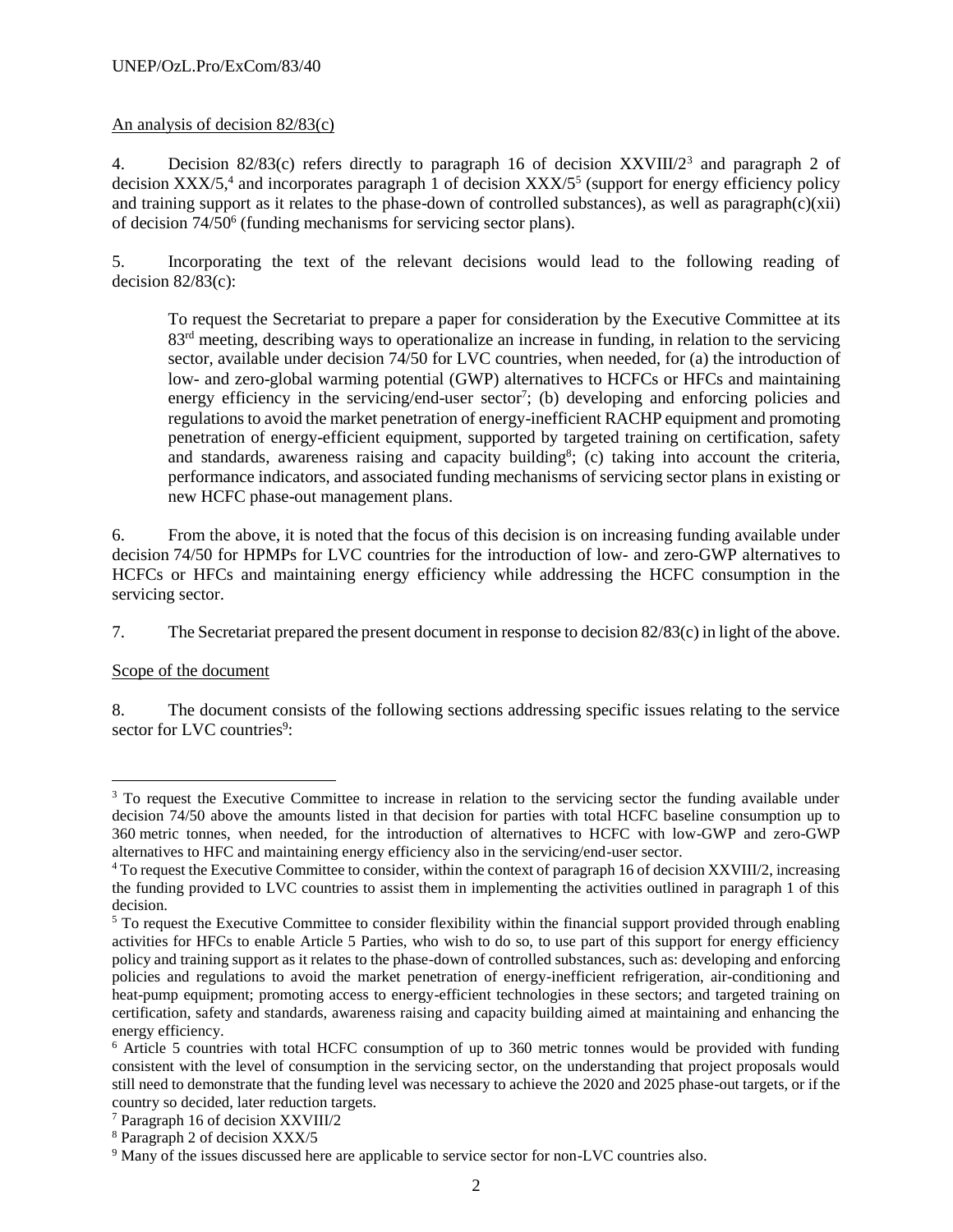Introduction of low- and zero-GWP alternatives to HCFCs or HFCs: presents an overview of the refrigeration servicing sector and the regulatory framework that has been established in Article 5 countries, allowing *inter alia* implementation of controls on imports of RACHP equipment based on high-GWP controlled substances. It discusses the potential barriers for the introduction of low- and zero-GWP alternative technologies and how Article 5 countries are addressing these barriers during the implementation of their HPMPs. It also presents an overview of the adoption of standards and how they can be useful in supporting the adoption of low-GWP alternatives in the context of the HCFC phase-out.

Developing and enforcing policies and regulations to avoid the market penetration of energy-inefficient RACHP equipment and promoting market penetration of energy-efficient equipment: presents an overview of energy efficiency policies commonly used, with an emphasis on the minimum energy performance standard (MEPS) and labelling programmes; it presents a list of 43 Article 5 countries with programmes in place for MEPS and labelling; and discusses the application of MEPS for controlling imports of "inefficient" energy efficiency RACHP equipment together with regulations favouring the introduction of low- and zero-GWP alternative refrigerants $^{10}$ .

Maintaining energy efficiency in the servicing sector: briefly discusses the effect of installation, maintenance and servicing practices in ensuring the efficient operation of the RACHP equipment at the highest feasible energy efficiency over the lifetime of the equipment.

Targeted training on certification, safety and standards, awareness raising and capacity building: presents an overview of the targeted training on certification, safety and standards, awareness-raising and capacity-building in support of the introduction of energy-efficient low- or zero-GWP alternative technologies currently undertaken in HPMPs, and additional activities that might be needed on these matters.

Criteria, performance indicators, and associated funding mechanisms of servicing sector plans in existing or new HPMPs: identifies additional activities that might be required for the adoption of energy-efficient RACHP equipment operating with low- and zero-GWP refrigerants, based on the review of the regulatory framework and the phase-out plans of controlled substances, in particular those related to the refrigeration servicing sector. It proposes a set of performance indicators and a brief analysis of costs as well as funding modalities.

9. In preparing the present document, the Secretariat took into consideration information related to energy efficiency contained in the following documents previously considered by the Executive Committee or the Parties to the Montreal Protocol:<sup>11</sup>

- (a) Issues relevant to the Executive Committee arising from the Twenty-eighth Meeting of the Parties to the Montreal Protocol;<sup>12</sup>
- (b) Information relevant to the development of the cost guidelines for the phase-down of HFCs in Article 5 countries: draft criteria for funding;<sup>13</sup>

l

<sup>&</sup>lt;sup>10</sup> Integrated regulations addressing MEPS and labelling and low-GWP / zero-GWP refrigerants in RACHP sectors are essential to avoid unintended growth of high-GWP refrigerant based RACHP equipment.

 $11$  To facilitate the discussion of the Executive Committee, the relevant text of the documents has been incorporated into the present document.

 $12$  UNEP/OzL.Pro/ExCom/77/70/Rev.1 (paragraphs 50 to 57).

<sup>13</sup> UNEP/OzL.Pro/ExCom/78/5 and Corr.1 (paragraphs 107 to 115 and Annex V).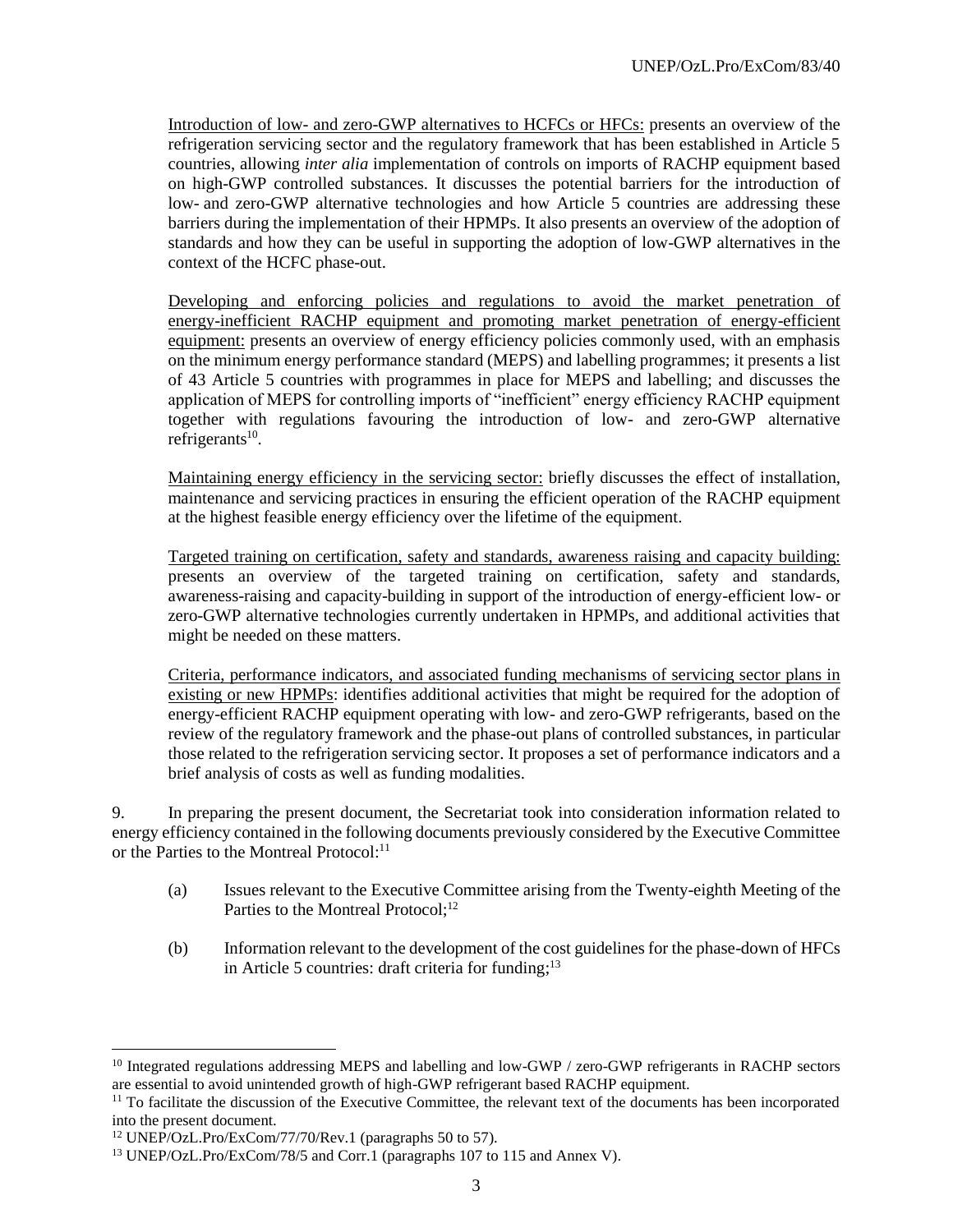- (c) Preliminary document on all aspects related to the refrigeration servicing sector that support the HFC phase-down (decision  $80/76(c)$ ).<sup>14</sup> The document presents a comprehensive overview of the refrigeration servicing sector in all Article 5 countries, and addresses in detail most of the elements in decision 82/83(c); and
- (d) Decision XXIX/10 Task Force report on issues related to energy efficiency while phasing down HFCs, UNEP TEAP, September 2018.
- 10. The Secretariat also considered:
	- (a) Policies and decisions of the Multilateral Fund and the Meeting of the Parties related to energy efficiency;
	- (b) The experience in the Multilateral Fund during implementation of projects that included energy efficiency performance indicators and the evaluation by the Senior Monitoring and Evaluation Officer of chiller projects;
	- (c) Discussions with refrigeration servicing sector stakeholders in Article 5 countries and non-Article 5 countries, held during missions and during meetings at the Secretariat between February and April 2018;
	- (d) Information presented at the workshop on safety standards relevant to the safe use of low-GWP alternatives<sup>15</sup> and at the workshop on energy efficiency opportunities while phasing down HFCs,<sup>16</sup> held in the margins of the  $39<sup>th</sup>$  and  $40<sup>th</sup>$  meetings of the OEWG, respectively;
	- (e) Discussions with representatives from bilateral and implementing agencies on all aspects of the refrigeration servicing sector, during Inter-agency coordination meetings (IACMs) held in 2018 and 2019; $17$  and
	- (f) Documents issued by different institutions including bilateral and implementing agencies.

11. The Secretariat appreciates the insights, information and comments provided by the bilateral and implementing agencies during the discussions at the IACMs.

12. The Secretariat also sought advice from an independent expert on the technical aspects included in the present document. Relevant comments from the expert have been incorporated accordingly.

# **Introduction of low- and zero-GWP alternatives to HCFCs or HFCs**

13. Since the inception of the Multilateral Fund in 1991, the Executive Committee has considered funding activities in the refrigeration servicing sector<sup>18</sup> to be a priority, given that part or all of the controlled substances are used in this sector. The Secretariat notes that the support provided to the service sector has facilitated adoption of ODS-free alternative technologies, and has not directly resulted in the adoption of alternative technologies, as has been the case during the conversion of the manufacturing sector.

<sup>14</sup> UNEP/OzL.Pro/ExCom/82/64 (all the information contained therein is relevant for consideration of the present document). Paragraphs 77 to 83 refer specifically to considerations on energy efficiency in the servicing sector. <sup>15</sup> Bangkok, 10 July 2017.

<sup>16</sup> Vienna, 9-10 July 2018.

<sup>17</sup> 6-8 March 2018; 4-6 September 2018; and 5-7 March 2019.

<sup>&</sup>lt;sup>18</sup> For the purpose of this document, the term "refrigeration servicing sector" will refer to both refrigeration and air-conditioning.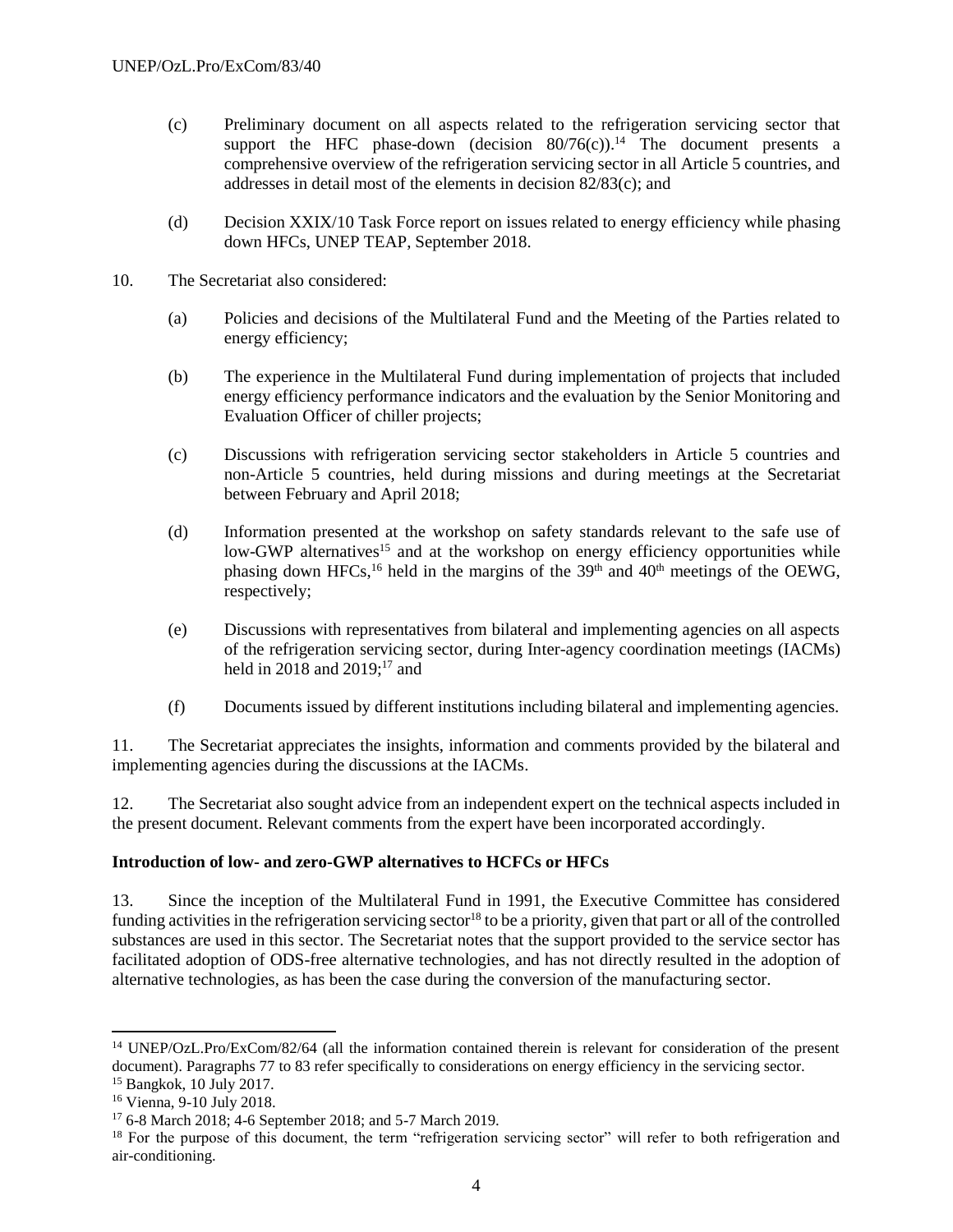14. Initial activities in the service sector were implemented as stand-alone projects, consisting of training refrigeration technicians in good servicing practices, providing basic tools and equipment for technicians, and establishing refrigerant recovery and recycling schemes. Assistance was also provided for the development and implementation of specific legislation, policies and regulations and capacity building for customs and enforcement authorities for monitoring and controlling the controlled substances under the Montreal Protocol.

15. As the phase-out programme progressed, the stand-alone activities were subsumed into a holistic sector plan that would manage the phase-out of controlled substances used for servicing RACHP equipment,<sup>19</sup> taking into consideration the circumstances prevailing in the country concerned. The servicing sector activities resulted in better operations and maintenance practices while installing, maintaining and servicing equipment and thus, contributed to energy efficient operations of the equipment, indirectly and supported adoption of low- and zero-GWP options, mainly through technical capacity building for adopting alternative technologies.

16. In response to decision XIX/6 on adjustments to the Montreal Protocol with regard to HCFCs, the Executive Committee proposed a staged approach to allow countries to develop an overarching plan to achieve total phase-out of HCFCs while allowing for proposals to achieve the first two control measures in 2013 and 2015, and at the same time, allowing proposals for a subsequent stage, or stages if needed, to achieve complete phase-out. Since the  $60<sup>th</sup>$  meeting (April 2010), stage I and in many cases stage II of HPMPs have been approved for all Article 5 countries, except for the Syrian Arab Republic. Decision XIX/6 requested Parties to promote the selection of alternatives to HCFCs that minimize environmental impacts, in particular impacts on climate, as well as meeting other health, safety and economic considerations and requested the Executive Committee to give priority to projects and programmes, which focus on, *inter alia*, GWP and energy use; this provided for implementation of activities to facilitate adoption of low- and zero-GWP options.

17. The implementation of the refrigeration servicing sector plans supported by the regulatory framework in place contributed to continuous compliance with the Montreal Protocol provisions by all Article 5 countries,<sup>20</sup> and to reductions in consumption of controlled substances in line or in advance of the phase-out control targets established under the Protocol.<sup>21</sup> Furthermore, this has allowed several Article 5 countries to establish, or to consider establishing, controls including prohibition of manufacturing (where applicable) and/or on import of controlled-substance-based RACHP equipment, limiting their growth and reducing the size of the installed base of such equipment.

18. Despite the above efforts, progress reports on the implementation of HPMPs, and other evaluation reports indicate that high-GWP-refrigerant-based equipment (mainly R-410A in air-conditioning) have increasingly been imported into Article 5 countries over the last decade. However, the Kigali Amendment has triggered discussions and some initial actions, on controlling the use of high-GWP refrigerants in Article 5 countries. Given that equipment based on low- or zero-GWP refrigerants have different operating characteristics related to pressure, flammability and toxicity, the current legislation, regulations, and codes

<sup>&</sup>lt;sup>19</sup> The strategy could include *inter alia* economic incentives and disincentives targeting suppliers, service technicians and equipment owners; technician training; public awareness activities; customs controls on new CFC-based equipment; the retirement of existing CFC-based equipment; and an increase in the supply of recycled CFCs.

 $20$  Since the ratification of the Montreal Protocol, there have been a few countries that have been found to be in non-compliance with the Protocol. However, with the assistance of the Multilateral Fund, those Parties returned to compliance within a defined period.

 $21$  For example, funding has been approved in principle to phase out 62 per cent of the aggregate HCFC baseline for compliance in Article 5 countries, well ahead of the 35 per cent control measure in 2020.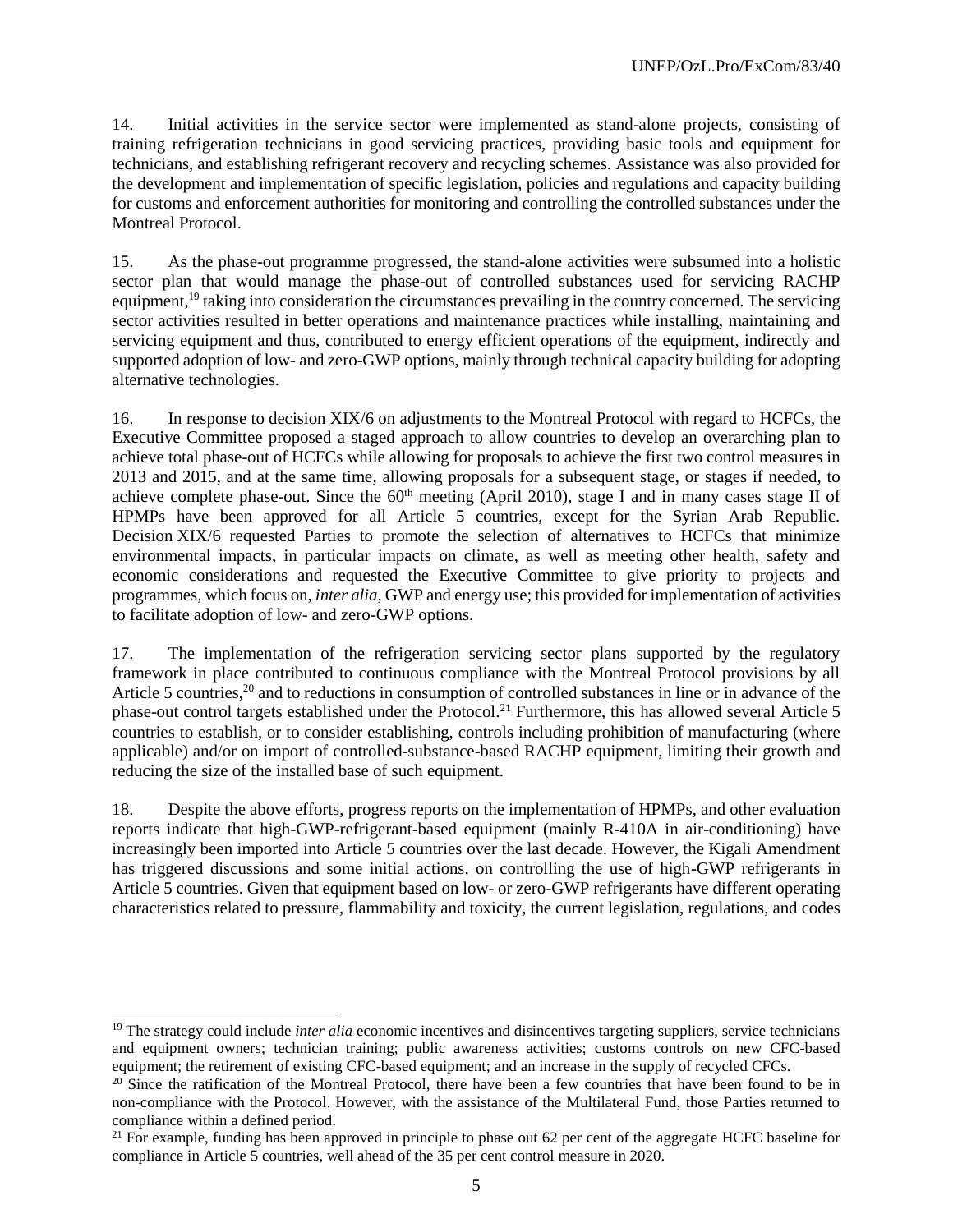of practice would need to be reviewed, updated and/or further developed, and standards<sup>22</sup> should be enforced to ensure safe operation and handling of the equipment.

19. The pace of introduction of low- or zero-GWP alternative technologies in various RACHP applications has been slower than originally expected in Article 5 countries, due to:

- (a) The availability of cost-effective, energy efficient equipment based on high-GWP alternatives;
- (b) The limited number of standards currently available related to the introduction, installation and servicing and maintenance of equipment based on flammable or toxic refrigerants;
- (c) The lack of standards for transportation of flammable or toxic refrigerants;
- (d) The slow pace of commercialization coupled with limited availability of some refrigerants or the equipment operating with low- or zero-GWP alternative;
- (e) The lack of building codes allowing the installation of RACHP equipment based on flammable refrigerants with a certain refrigerant charge; and
- (f) The availability of skilled and properly equipped refrigeration servicing technicians.

20. Article 5 countries are currently addressing several of these barriers through activities that are increasingly becoming standard components of the HPMPs. Article 5 countries have been encouraged to develop regulations and codes of practice, and to adopt standards for the safe introduction of flammable and toxic refrigerants. Article 5 countries have also been encouraged to limit the import of HCFC-based equipment mainly through regulatory interventions under HPMPs and facilitate the introduction of energy-efficient and climate-friendly alternatives; and to focus activities in the refrigeration servicing sector on training of technicians, good practices, the safe handling of refrigerants, containment, recovery and recycling, and reuse of recovered refrigerants rather than retrofitting.<sup>23</sup>

21. Training in the installation, operation, maintenance and disposal of RACHP equipment using flammable substances has been considered a priority during implementation of stages I and II of the HPMPs in countries where these refrigerants were already in the market or expected to be introduced.

22. In support to the work by national ozone units (NOUs), UNEP's Compliance Assistance Programme (CAP) developed a guide on international standards in refrigeration and air-conditioning, providing an introduction to standards and showing how they can be useful in supporting the adoption of low-GWP alternatives in the context of the HCFC phase-out. The guide also provides an overview of existing standards related to HCFCs and their alternatives; barriers to alternatives; the process for adopting international and regional standards at the national level; and barriers to the adoption of standards and how to overcome them. $24$ 

l

 $22$  For substances, for equipment, for refrigerant containers, and on storage, transportation, design of systems and components, maximum refrigerant charge, installation, servicing and disposal of equipment, among others.  $23$  Decision  $72/41$ 

<sup>&</sup>lt;sup>24</sup> The standards covered in the guide are grouped into four main categories: (a) Safety standards for design, construction and installation of RACHP products and systems; (b) Performance standards for determining the efficiency and performance of RACHP systems and equipment, as well as for refrigerants; (c) Practice standards for identifying knowledge and guiding best practices for refrigeration technicians when handling RACHP systems and refrigerants; and (d) Quality standards covering any industry, but applicable to processes involving refrigerants such as production, accounting, certification and training.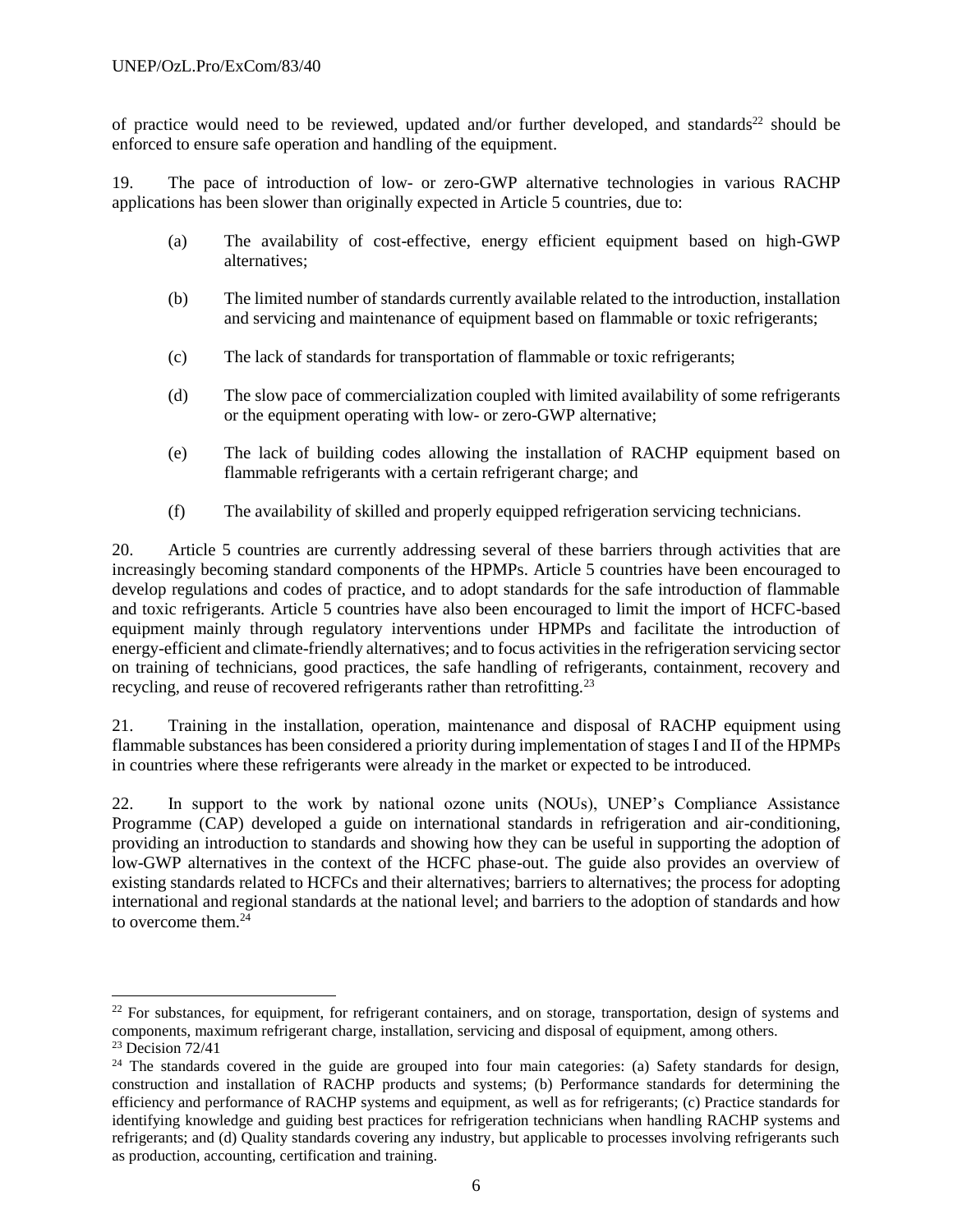23. While the above measures had an impact on adoption of low- and zero-GWP alternatives in RACHP equipment, market factors appear to have played a role in influencing the pace of adoption of these alternatives. Measures facilitating adoption of these alternatives as well as preventing high-GWP alternatives penetration may need to be further considered to enhance the pace of adoption of low- and zero-GWP alternatives.

#### **Developing and enforcing policies and regulations to avoid the market penetration of energy-inefficient refrigeration, air-conditioning and heat-pump equipment and promoting the market penetration of energy-efficient equipment**

24. The energy efficiency of any RACHP equipment is largely independent of the refrigerant charged in the systems. The global demand for equipment using high-GWP substances, e.g., R-410A, is currently among the highest for many years, leading equipment manufacturers to continuously improve the energy efficiency of such equipment. With the adoption of the Kigali Amendment, an increase in the pace of introduction of RACHP equipment based on low- or zero-GWP refrigerants (e.g., HFC-32, R-290) is expected. However, improving the energy efficiency will require equipment manufacturers to introduce technological advances in the design and key components of these equipment (e.g., compressors, heat exchangers, controls).<sup>25</sup>

25. One of the energy efficiency policy measures used globally is the MEPS, a specification of performance requirements for an energy-using device that effectively limits the maximum amount of energy that may be consumed by a product in performing a specified task.<sup>26</sup>

26. Regulations for controlling imports of energy-efficient RACHP equipment would require enforcing MEPS for equipment used in different applications and operating under different climatic conditions, and supported by labelling programmes providing more information to consumers. Defining the MEPS efficiency levels for avoiding energy-inefficient equipment would vary depending upon national product-market characteristics, consumer cost-economics, consumer preferences for adopting energy-efficient equipment, which is influenced by *inter alia* technology availability, ease of adoption, price of electricity and usage patterns. Further, MEPS levels need to be revised upwards every few years, keeping in view the technical developments of the RACHP equipment. Moreover, MEPS are largely independent of the refrigerant used.

27. Accordingly, while enforcing MEPS for supply and sale of equipment in local markets is essential for improving energy efficiency, complementary measures must be implemented concurrently to avoid an increased uptake of high-GWP refrigerant-based RACHP equipment. In particular, MEPS and regulatory measures addressing the import and use of high-GWP refrigerant-based equipment should be implemented concurrently to avoid the import of energy-efficient RACHP equipment based on high-GWP refrigerant (e.g., R-410A).

28. Other measures that could facilitate the adoption of energy-efficient equipment include labelling programmes that help consumers choose specific products with certain levels of efficiency; financial incentives in the form of rebates, tax credits, loan financing or leasing of energy-efficient equipment; and procurement programmes that encourage the purchasing of energy-efficient products at attractive prices. In addition, aspects relating to building design to reduce heating loads, temperature controls in cooling space, and refrigeration-equipment operation to prevent loss in cooling, have an impact on the energy efficiency

 $25$  Energy labels results in differentiation of products making most efficient products fall in the high-price category with other associated features. The effect of MEPS is to push manufacturers to incorporate the energy-efficient components and designs into lower-priced (lower profit margin) larger-market product lines sooner than they otherwise would.

<sup>&</sup>lt;sup>26</sup> In MEPS-making processes, energy efficiency policy makers compare the increase in purchase price for higher efficiency equipment against the energy savings to the consumer, and set the level of MEPS level to "pay back" the average consumer within a specified time period.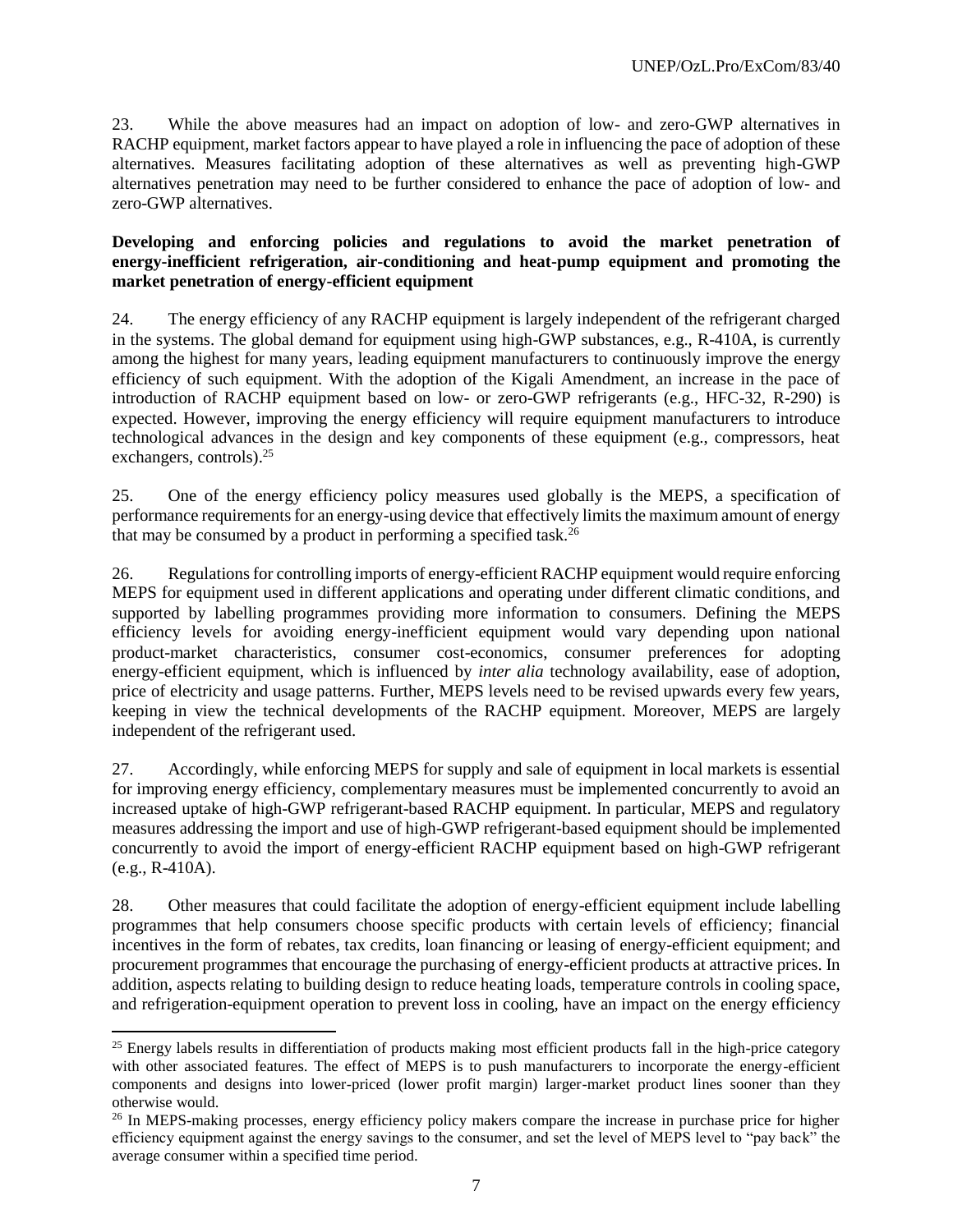$\overline{a}$ 

of equipment; raising the awareness of consumers and other relevant stakeholders through service agencies could encourage energy-efficient operation of equipment. These measures, aligned with MEPS and other regulatory measures that can avoid the adoption of high-GWP refrigerants, could be implemented in a manner to encourage the introduction of high-energy-efficiency equipment based on low- or zero-GWP alternatives.

29. Although specific regulations related to controlling imports of RACHP equipment based on their energy efficiency ratings have not been included under HPMPs, a large number of Article 5 countries have such regulations, which are enacted by the relevant authorities dealing with energy efficiency, as shown in Table 1.

| <b>Country</b>                   |                         |                         | Comparative labels <sup>28</sup>   Endorsement labels <sup>29</sup> |                         | <b>MEPS</b>             |                           |
|----------------------------------|-------------------------|-------------------------|---------------------------------------------------------------------|-------------------------|-------------------------|---------------------------|
|                                  |                         |                         | Refrigerator Room AC Refrigerator Room AC Refrigerator Room AC      |                         |                         |                           |
| Algeria                          | $\mathbf X$             | $\mathbf X$             |                                                                     |                         | $\mathbf X$             |                           |
| Argentina                        | $\overline{\text{X}}$   | $\overline{X}$          |                                                                     |                         | $\mathbf X$             | $\mathbf X$               |
| Bangladesh                       |                         | $\overline{\mathbf{X}}$ |                                                                     |                         |                         |                           |
| <b>Barbados</b>                  | $\mathbf X$             | $\overline{\mathbf{X}}$ |                                                                     |                         |                         |                           |
| Bolivia (Plurinational State of) | $\overline{X}$          |                         |                                                                     |                         |                         |                           |
| <b>Brazil</b>                    | $\overline{\text{X}}$   | $\mathbf X$             | $\mathbf X$                                                         | $\mathbf X$             | $\mathbf X$             | $\mathbf X$               |
| Chile                            | $\overline{\textbf{X}}$ | $\overline{X}$          |                                                                     |                         |                         |                           |
| China                            | $\overline{\text{X}}$   | $\overline{X}$          | $\mathbf X$                                                         | $\mathbf X$             | $\mathbf X$             | $\mathbf X$               |
| Colombia                         | $\overline{\textbf{X}}$ | $\overline{X}$          |                                                                     |                         | $\overline{X}$          | $\overline{\textbf{X}}$   |
| Cook Islands                     | $\overline{\textbf{X}}$ | $\overline{\mathbf{X}}$ |                                                                     |                         | $\overline{\mathbf{X}}$ | $\boldsymbol{\mathrm{X}}$ |
| Costa Rica                       | $\overline{X}$          | $\overline{X}$          |                                                                     |                         | $\overline{X}$          | $\overline{X}$            |
| Cuba                             | $\overline{X}$          | $\overline{\mathbf{X}}$ |                                                                     |                         |                         |                           |
| Democratic People's Republic of  | $\mathbf X$             |                         | $\boldsymbol{\mathrm{X}}$                                           | $\mathbf X$             | $\mathbf X$             | $\mathbf X$               |
| Korea (the)                      |                         |                         |                                                                     |                         |                         |                           |
| Dominican Republic (the)         | $\mathbf X$             |                         |                                                                     |                         |                         |                           |
| Ecuador                          | $\mathbf X$             | X                       |                                                                     |                         | $\mathbf X$             | $\mathbf X$               |
| Egypt                            | $\overline{\text{X}}$   | $\overline{\mathbf{X}}$ |                                                                     |                         | $\overline{X}$          | $\overline{X}$            |
| El Salvador                      | $\overline{\text{X}}$   |                         |                                                                     |                         | $\overline{\mathbf{X}}$ |                           |
| Eswatini                         |                         |                         |                                                                     |                         | $\overline{X}$          | $\mathbf X$               |
| Fiji                             | $\mathbf X$             |                         |                                                                     |                         | $\overline{X}$          |                           |
| Ghana                            | $\overline{X}$          | $\mathbf X$             |                                                                     |                         | $\overline{X}$          | $\mathbf X$               |
| India                            | $\overline{\text{X}}$   | $\overline{\mathbf{X}}$ |                                                                     |                         | $\overline{\mathbf{X}}$ | $\overline{X}$            |
| Indonesia                        | $\overline{X}$          | $\overline{X}$          |                                                                     |                         | $\overline{X}$          | $\mathbf X$               |
| Iran (Islamic Republic of)       | $\overline{X}$          | $\overline{\mathbf{X}}$ |                                                                     |                         | $\overline{X}$          | $\mathbf X$               |
| Jamaica                          | $\overline{X}$          |                         |                                                                     |                         |                         |                           |
| Jordan                           | $\overline{X}$          |                         |                                                                     |                         |                         |                           |
| Kiribati                         | $\overline{X}$          | $\mathbf X$             |                                                                     |                         | $\mathbf X$             | $\mathbf X$               |
| Malaysia                         | $\overline{X}$          | $\overline{\mathbf{X}}$ |                                                                     | $\mathbf X$             | $\overline{X}$          | $\overline{X}$            |
| Mexico                           | $\overline{\mathrm{X}}$ | $\overline{X}$          | $\mathbf X$                                                         | $\overline{\mathbf{X}}$ | $\overline{\mathbf{X}}$ | $\overline{\mathbf{X}}$   |
| Nicaragua                        | $\overline{X}$          |                         |                                                                     |                         |                         |                           |
| Pakistan                         |                         | $\mathbf X$             |                                                                     |                         |                         | $\mathbf X$               |
| Peru                             | $\mathbf X$             |                         |                                                                     |                         | $\mathbf X$             |                           |

**Table 1. Overview of 43 Article 5 countries with programmes in place for MEPS and labels**<sup>27</sup>

<sup>&</sup>lt;sup>27</sup> Extracted from the TEAP Decision XXIX/10 Task Force report. The sources of information included: CLASP Policy Database (2018)[, https://clasp.ngo/policies](https://clasp.ngo/policies) (accessed on 15 August 2018); Kigali Cooling Efficiency Program, Africa Cooling Map[, https://www.k-cep.org/wp-content/uploads/2018/05/Africa-Cooling-map.pdf;](https://www.k-cep.org/wp-content/uploads/2018/05/Africa-Cooling-map.pdf) Braungardt S and Göthner KC, 2017. Harmonisation of MEPS and energy labelling in Latin America and the Caribbean – opportunities and challenges.

<sup>&</sup>lt;sup>28</sup> Comparative labels allow consumers to compare similar products to each other using an energy efficiency rating on the label.

<sup>&</sup>lt;sup>29</sup> Endorsement labels are granted if the product fulfils a set of criteria prescribed by the label.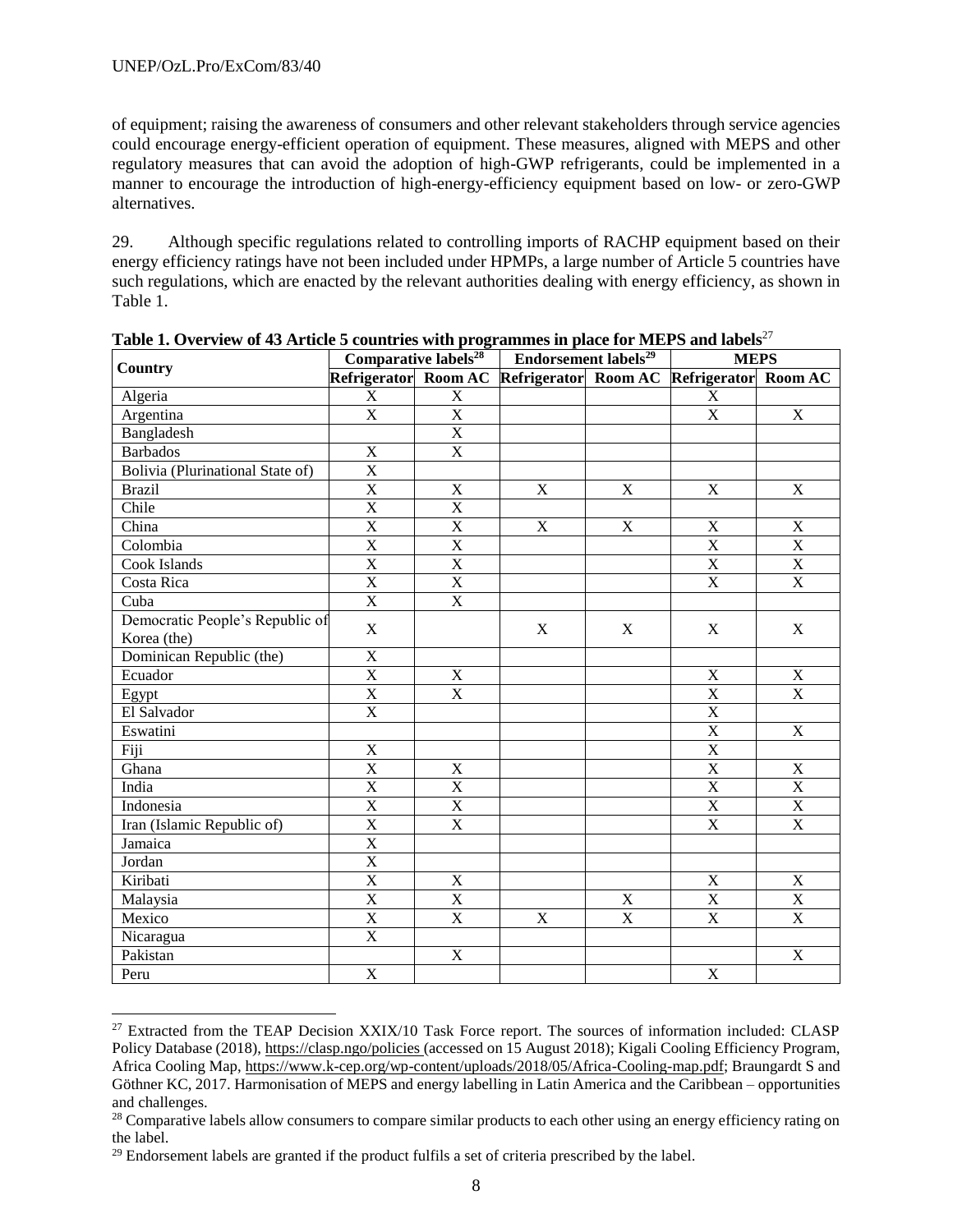|                                 | Comparative labels <sup>28</sup> |                | Endorsement labels <sup>29</sup>          |   | <b>MEPS</b> |   |
|---------------------------------|----------------------------------|----------------|-------------------------------------------|---|-------------|---|
| Country                         | <b>Refrigerator</b>              | <b>Room AC</b> | Refrigerator Room AC Refrigerator Room AC |   |             |   |
| Philippines (the)               | X                                | X              |                                           |   |             | X |
| Saint Lucia                     | X                                | X              |                                           |   |             |   |
| Saudi Arabia                    | X                                | X              |                                           |   |             | X |
| Solomon Islands                 | X                                | X              |                                           |   | X           | X |
| South Africa                    | X                                |                |                                           |   | X           | X |
| Thailand                        | X                                | X              | X                                         | X | X           | X |
| Tunisia                         | X                                | X              |                                           |   | X           | X |
| Turkey                          | X                                | X              |                                           |   | X           | X |
| Tuvalu                          | X                                | X              |                                           |   | X           | X |
| Uruguay                         | X                                | X              |                                           |   |             |   |
| Venezuela (Bolivarian Republic) | X                                | X              |                                           |   |             |   |
| Viet Nam                        | X                                | X              | X                                         | X |             | X |

30. During implementation of HCFC phase-out, the Executive Committee has sought opportunities to promote energy efficiency improvements in the RACHP sector. In particular, the Committee approved 14 demonstration projects related to the introduction of low-GWP alternatives to HCFCs in different sectors. The promotion of energy efficiency improvements, and reports on the achieved energy efficiency performance were among the criteria used to select projects for funding.

31. Energy efficiency considerations influenced the approval of the conversion of the air-conditioning manufacturing sector in two countries. The HPMP for Jordan included a requirement that the air-conditioning sector plan would incorporate policy and technical approaches to improve the energy efficiency of residential air-conditioning equipment to offset the climate impact associated with the introduction of R-410A technology. The HPMP for Thailand included technical assistance to support promoting the adoption of energy-efficient products beyond those that were part of the conversion, and to support assisting energy-efficiency initiatives in buildings.

32. Even though energy efficiency policies are not within the responsibilities of NOUs, at its 82<sup>nd</sup> meeting (December 2018), the Executive Committee provided flexibility for Article 5 Parties engaged in enabling activities<sup>30</sup> to undertake the following activities using the funding already approved:<sup>31</sup>

- (a) Development and enforcement of policies and regulations to avoid market penetration of energy-inefficient RACHP equipment;
- (b) Promotion of access to energy-efficient technologies in those sectors; and
- (c) Targeted training on certification, safety and standards, awareness raising and capacity building aimed at maintaining and enhancing energy efficiency.

33. As mentioned in the TEAP Decision XXIX/10 Task Force report, it is important for national ozone officers (NOOs) to be aware of energy efficiency policies and targets in their countries that may affect their RACHP equipment and key trading partners, especially those countries that manufacture equipment or components. Cooperation among NOOs and the authorities responsible for energy efficiency, who have

<sup>30</sup> At its 79th meeting (July 2017), the Committee agreed to funding enabling activities to *inter alia* support: the phase-down of HFCs; the early ratification of the Kigali Amendment aimed at initiating supporting institutional arrangements; the review of licensing systems; HFC data reporting; demonstration of non-investment activities; and national strategies (decision 79/46). As of the 82<sup>nd</sup> meeting, 130 Article 5 countries had received funding for the implementation of enabling activities. Funding approved under enabling activities ranged from US \$50,000 for countries with HCFC baseline consumption of up to 0.8 ODP tonnes to US \$150,000 for countries with HCFC baseline consumption of 17.6 to 19.8 ODP tonnes.

<sup>&</sup>lt;sup>31</sup> The impact of energy efficiency initiatives under enabling activities is not known and expected to be limited.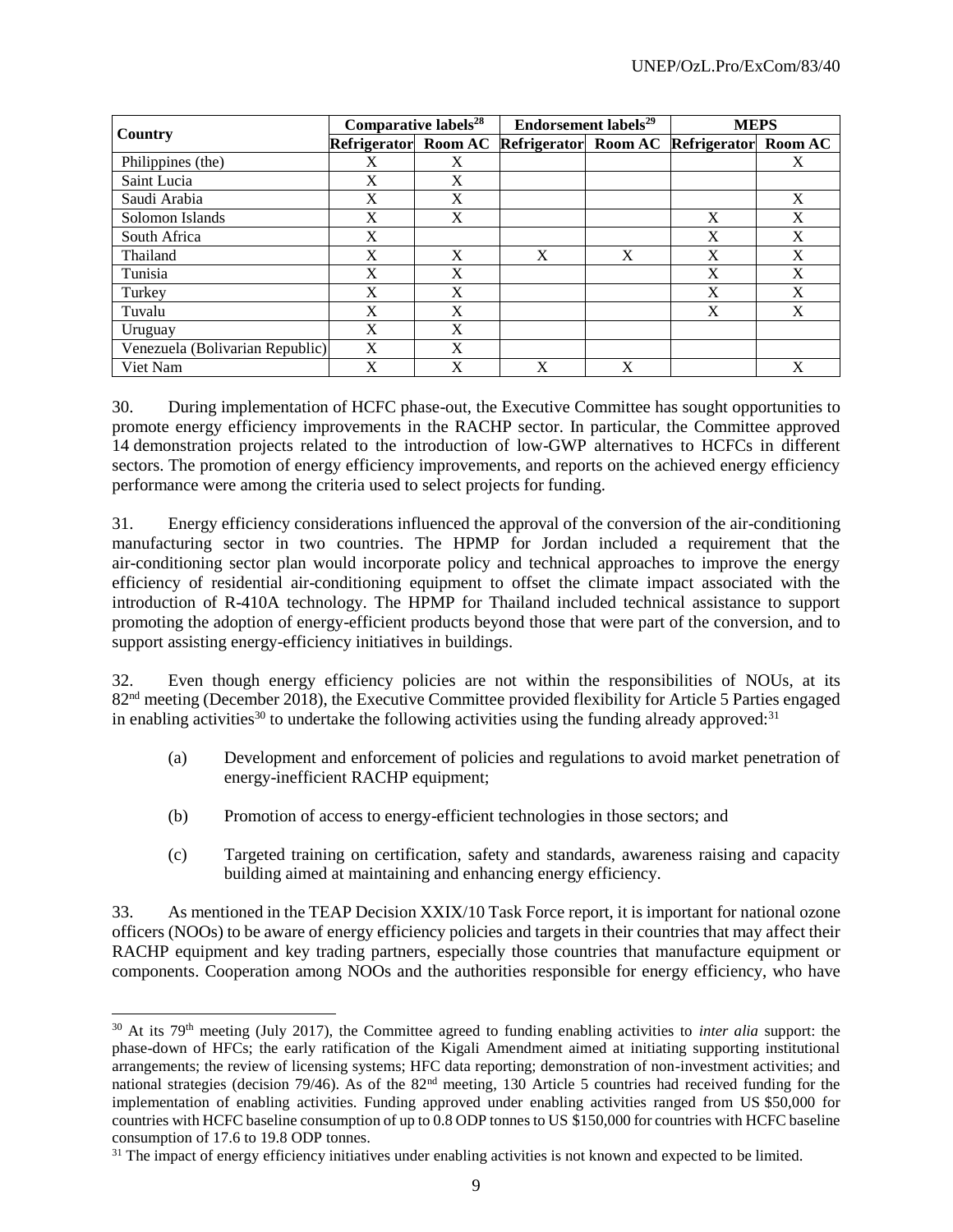limited experience and a limited role in the adoption of low- or zero-GWP-based technologies, might result in reduced costs to manufacturers and might offer coordinated policy direction to meet national targets.

# **Maintaining energy efficiency in the servicing sector**

34. The normal wear-and-tear of any refrigerator or air-conditioning equipment during its lifetime affects the operation of the equipment, reduces its energy efficiency and increases energy consumption. Proper installation, maintenance and servicing practices play a critical role in minimizing wear-and-tear and ensuring the efficient operation of the equipment at the highest feasible energy efficiency over the life of the equipment. Servicing sector training activities could change operating practices of technicians, thereby ensuring energy efficient operation of equipment.

35. The TEAP Decision XXIX/10 Task Force report indicates that energy-efficient performance of RACHP equipment could be achieved, at low-to-medium cost levels, through the implementation of good servicing practices such as appropriate refrigerant and oil charge; good air circulation through the condenser; maintaining proper air flow through the evaporator; proper setting of the temperature sensor and of the thermostatic expansion valve; and proper setting of the condenser pressure control.

36. The performance of RACHP equipment associated with servicing and maintenance practices has been measured and published. Studies conducted by the United Kingdom of Great Britain and Northern Ireland, Australia and the European Partnership for Energy and the Environment report energy savings ranging from 8 per cent to 40 per cent or more, depending on the improvements or servicing practices involved, as shown below:<sup>32</sup>

- (a) A study by the Department of Environment, Food, and Rural Affairs of the United Kingdom of Great Britain and Northern Ireland, reported that cleaning a dirty condenser delivers an 8 per cent energy saving, and resetting the temperature set point to the design temperature yields an additional 11 per cent energy saving (Swain, 2009);
- (b) A study by the Government of Victoria in Australia found that improvements to technical elements of refrigeration and air-conditioning systems have the potential to reduce energy consumption by 15 to 40 percent; improving operational practices with minimal expense can often reduce energy costs by 15 per cent or more (Sustainability Victoria 2009);
- (c) The Chartered Institute of Building Services Engineers of the United Kingdom of Great Britain and Northern Ireland estimates that savings of around 15 per cent are achievable for residential buildings built according to standards and code; additionally, over 20 per cent of savings are achievable by following good practice guidelines; and
- (d) Examples of RACHP efficiency opportunities through improved operation and maintenance from the European Partnership for Energy and the Environment are presented in Table 2:

# **Table 2. Examples of RACHP efficiency opportunities through improved operation and maintenance<sup>33</sup>**

| Action               | <b>Explanation</b>                                           | Impact                |
|----------------------|--------------------------------------------------------------|-----------------------|
| No refrigerant leaks | Too low refrigerant charge increases compressor running time | $+30$ per cent energy |
|                      | and eventual loss of capacity. Motor/compressors could       | consumption           |
|                      | eventually fail                                              |                       |

<sup>32</sup> The TEAP Decision XXIX/10 Task Force report

l

<sup>&</sup>lt;sup>33</sup> Presentation by Stefan Thie, EPEE Technical Expert, at the workshop on energy efficiency opportunities while phasing down HFCs.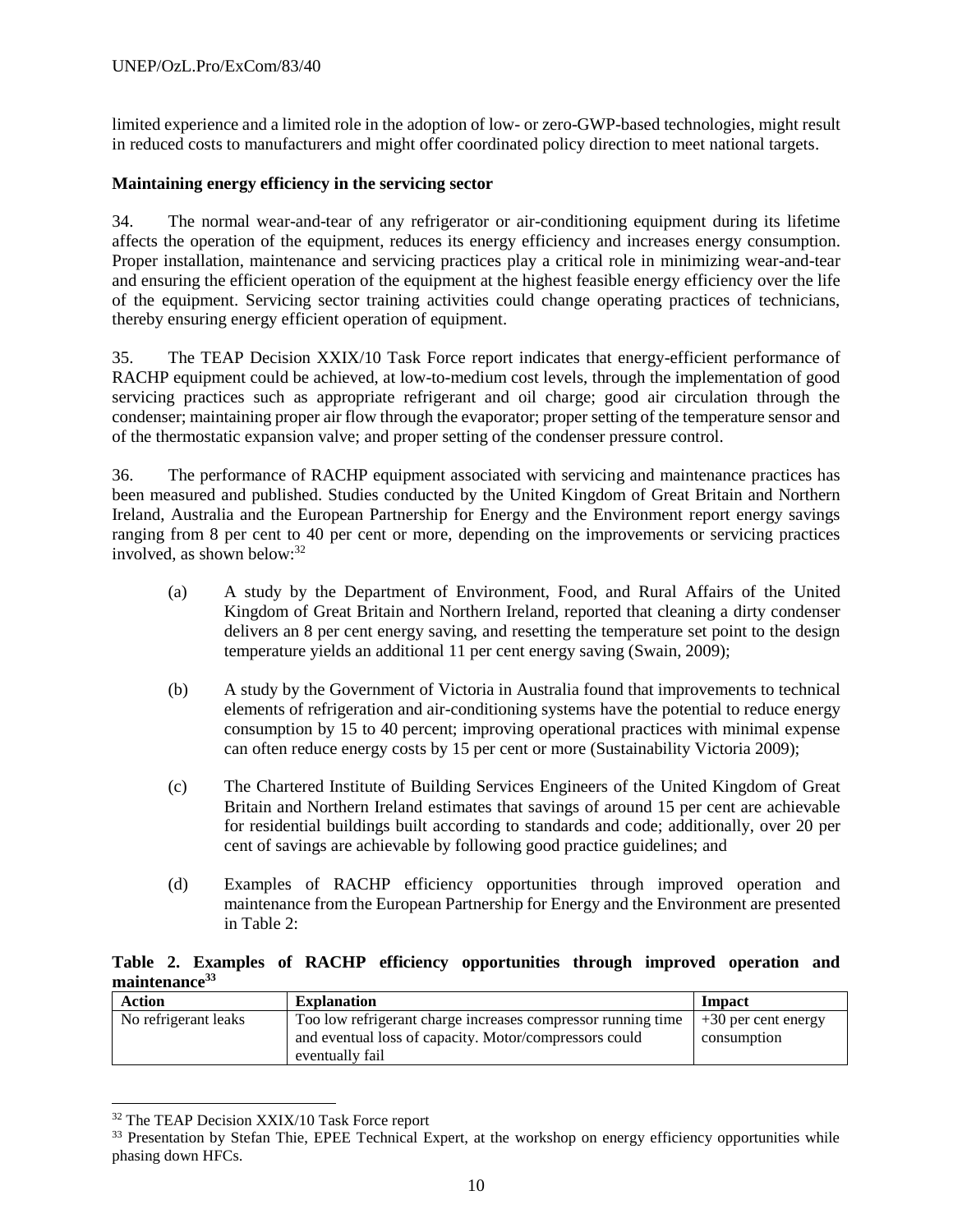| <b>Action</b>            | <b>Explanation</b>                                              | Impact                    |
|--------------------------|-----------------------------------------------------------------|---------------------------|
| Clean condensor and      | Every $1K^{34}$ rise in condensing temperature may reduce       | $+8$ per cent energy      |
| evaporator coils         | evaporator capacity by 1.35 per cent and increase power         | consumption               |
|                          | consumption                                                     |                           |
|                          | A dirty evaporator coil would result in reduced system duty     |                           |
|                          | without a reduction in motor/compressor running current         |                           |
| Clean or replace filters | Dirty filters would result in reduced system duty $(2 - 4)$ per | Average savings of        |
| regularly                | cent for every 1K reduction in evaporating temperature)         | 25 per cent               |
|                          | without a reduction of compressor running current               |                           |
|                          | Filters with a too low filtration rate result in dirty cooling  |                           |
|                          | coils and fans                                                  |                           |
| Check operations and     | Ensure that appropriate mode is being used, the temperature is  | Average savings of        |
| settings of controller   | set correctly (generally between 19 and 23 °C), a suitable fan  | 97 per cent <sup>35</sup> |
|                          | speed is selected, the time schedule is correct and that each   |                           |
|                          | function operates correctly                                     |                           |
| Check condensor          | Condenser fan cycling/speed controllers and dampers not set     | Average savings 4         |
| pressure controls        | correctly could cause over- or under-condensing, resulting in   | per cent                  |
|                          | poor efficiency and longer compressor running time              |                           |
|                          | Under-condensing would result in higher running currents        |                           |

37. The Multilateral Fund has supported training in good servicing practices for service technicians since the inception of the Fund; impact of the implementation of good servicing practices has not only reduced consumption of refrigerant, but also contributed to efficient operation of the RACHP equipment and maintained energy efficient performance of equipment. Training was initially provided as stand-alone training and has evolved to become an integral component of sector and/or national phase-out plans. In this process, NOUs have increased the involvement of national vocational/training centres in the implementation of training, and have ensured that the relevant subjects were included in the centres' curricula.

38. With the accelerated phase-out of HCFCs and the adoption of the Kigali Amendment, the number and variety of refrigeration and air-conditioning systems operating with low- or zero-GWP refrigerants has been increasing slowly. In this context, during the implementation of their HPMPs, several Article 5 countries have started strengthening the local institutions and bodies involved in technician training and certification; expanding the code of good practices and the training of technicians to include the proper handling and management of flammable and toxic refrigerants; and facilitating the introduction of low- or zero-GWP technologies in the RACHP sector.

# **Targeted training on certification, safety and standards, awareness raising and capacity building**

39. The level of funding for the implementation of HCFC phase-out plans in the refrigeration servicing sector for all Article 5 countries was established under decision 74/50. For LVC countries, the maximum funding levels were dependent on the HCFC baseline for compliance in the refrigeration servicing sector, and varied from US \$587,500 for countries with a consumption below 15 mt, to US \$1,800,000 for countries with a consumption above 320 mt. For non-LVC countries (with a consumption above 360 mt) funding was approved at US \$4.80/kg of HCFC used in the servicing sector.

40. With the funding provided, the activities covered under stages I and II of the HPMPs include, *inter alia*, support for the development of policy and regulations to facilitate the phase-out of controlled substances; training of customs and enforcement officers, including capacity building of these institutions

 $34$  Zero on the Celsius scale (0°C) is equivalent to 273.15K (°Kelvin), with a temperature difference of 1°C equivalent to a difference of 1K i.e., 100°C, defined as the boiling point of water, is equivalent to 373.15K. Every 1K temperature difference could result in higher power consumption impact during equipment operations.

<sup>&</sup>lt;sup>35</sup> This value appears to be high. TEAP report indicates that controller settings adjustments would result in about 10 per cent savings.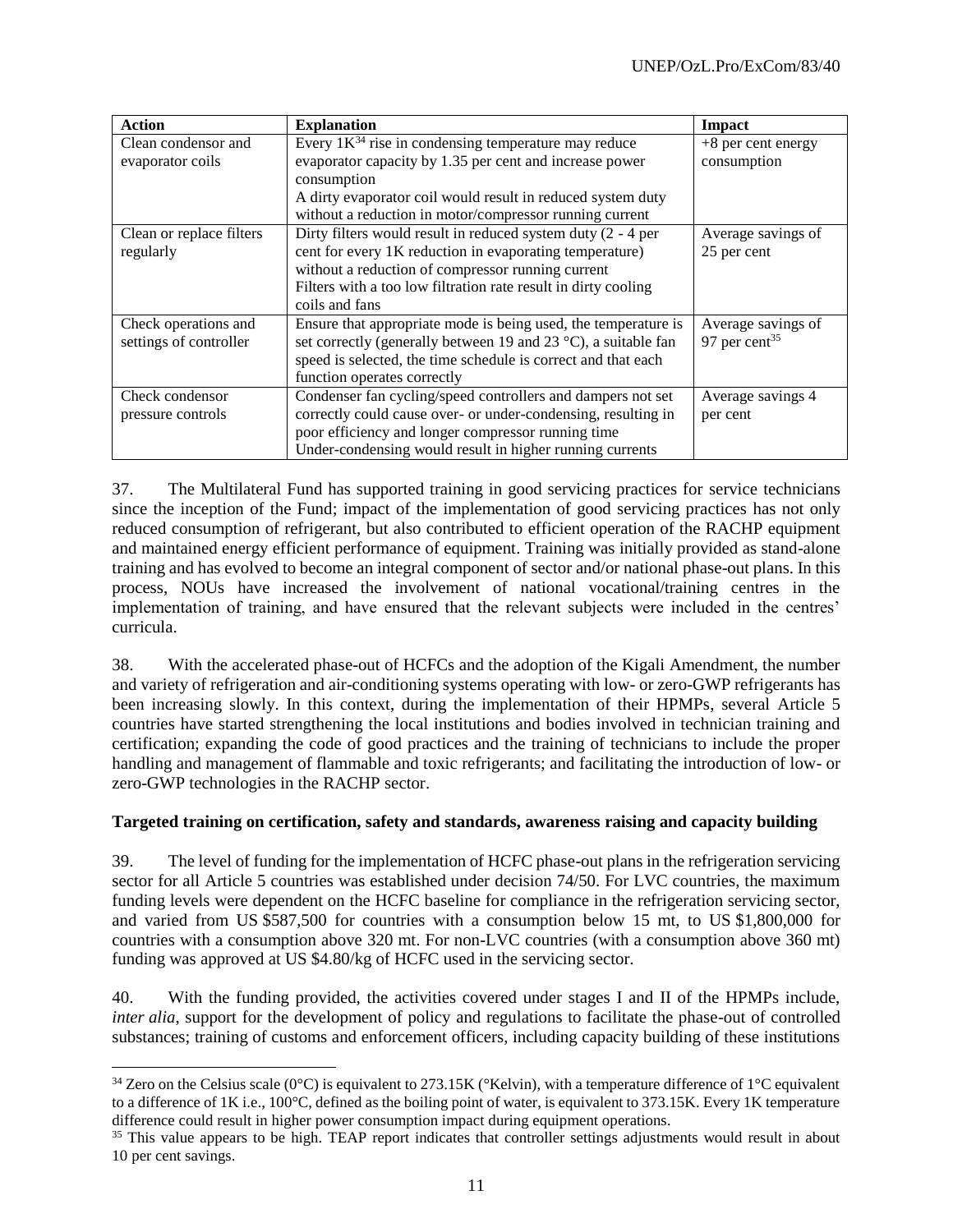for refrigerant identification; training of technicians in good service practices that often include safe adoption of flammable and toxic refrigerants; basic equipment and tools to support technicians and technical institutions in the adoption of good servicing practices; programmes for the recovery, reuse and reclamation of refrigerants; incentives for replacement or retrofit with alternative refrigerants; and information outreach and awareness activities.

41. Throughout the implementation of their HPMPs, Article 5 countries have the flexibility to select phase-out activities that are most suitable for the circumstances prevailing in their local markets and that best enable them to meet their compliance obligations. Several Article 5 countries have included schemes for the certification of servicing technicians, with most of them strengthening the training infrastructure to support the introduction of low- or zero-GWP refrigerants, with their intrinsic flammability and toxicity characteristics. A few Article 5 countries have also supported end-users, mainly through customized training programmes for technicians keeping in mind the market structure (e.g., large supermarkets planning to convert to low-GWP technologies have in-house capacity to maintain and train technicians), and through financial incentives for retrofitting and/or replacing the baseline equipment to low- or zero-GWP alternatives.

# Certification of technicians

42. During the implementation of HPMPs, several Article 5 countries have considered it relevant to ensure the long-term sustainability of servicing sector activities by including systems for certifying the competency of technicians in good installation and servicing practices tailored to the specific circumstances of each country. Many countries have moved toward establishing voluntary certification schemes supported by regulations. An alternative approach considered in some countries is the issuing of environmental licenses, which would be under the purview of the Ministries of Environment. Some countries are strengthening the refrigeration associations and involving them more closely in implementing the certification system for technicians. In some regions (e.g., Pacific Island countries), there is a preference for using regional organizations for the certification of technicians as this could result in harmonised and cost-effective implementation of certification of technicians.

43. Establishing mandatory certification of technicians is more challenging, as such a decision would often go beyond the NOU's purview and would require additional institutional work. The extent to which certification mechanisms serve as a "pre-condition" for technicians varies when it comes to following procedures for good servicing of RACHP equipment, the procurement and use of different types of refrigerants, the recovery and reuse of refrigerants and the safe/effective disposal of equipment. In some countries, there are specific bodies in charge of developing technical norms and certification processes; technicians obtain a competency-based certification issued by the relevant education or other relevant regulatory body (e.g., labour ministry, technical education department) within the Government.

44. To ensure long-term sustainability of the certification of technicians, certification systems need to be further developed and/or strengthened with necessary regulatory measures at national level. The training curricula of institutions and vocational schools should be periodically updated to incorporate changes, technology upgrades of RACHP systems and the introduction of alternative refrigerants. Consideration should be given to: extending certification to enterprises involved in the installation, servicing, maintenance and decommissioning of RACHP equipment; linking technician certification to regulatory norms or standards adopted by the country; determining the number and levels of technician certification according to the specific needs of the country; and strengthening and involving refrigeration associations in the promotion or implementation of technician certification. The certification programme should include regulations to prevent uncertified technicians from working on and/or servicing RACHP equipment with certain technologies, and purchasing and handling refrigerants, and should be supported by information outreach and awareness to ensure its sustained adoption.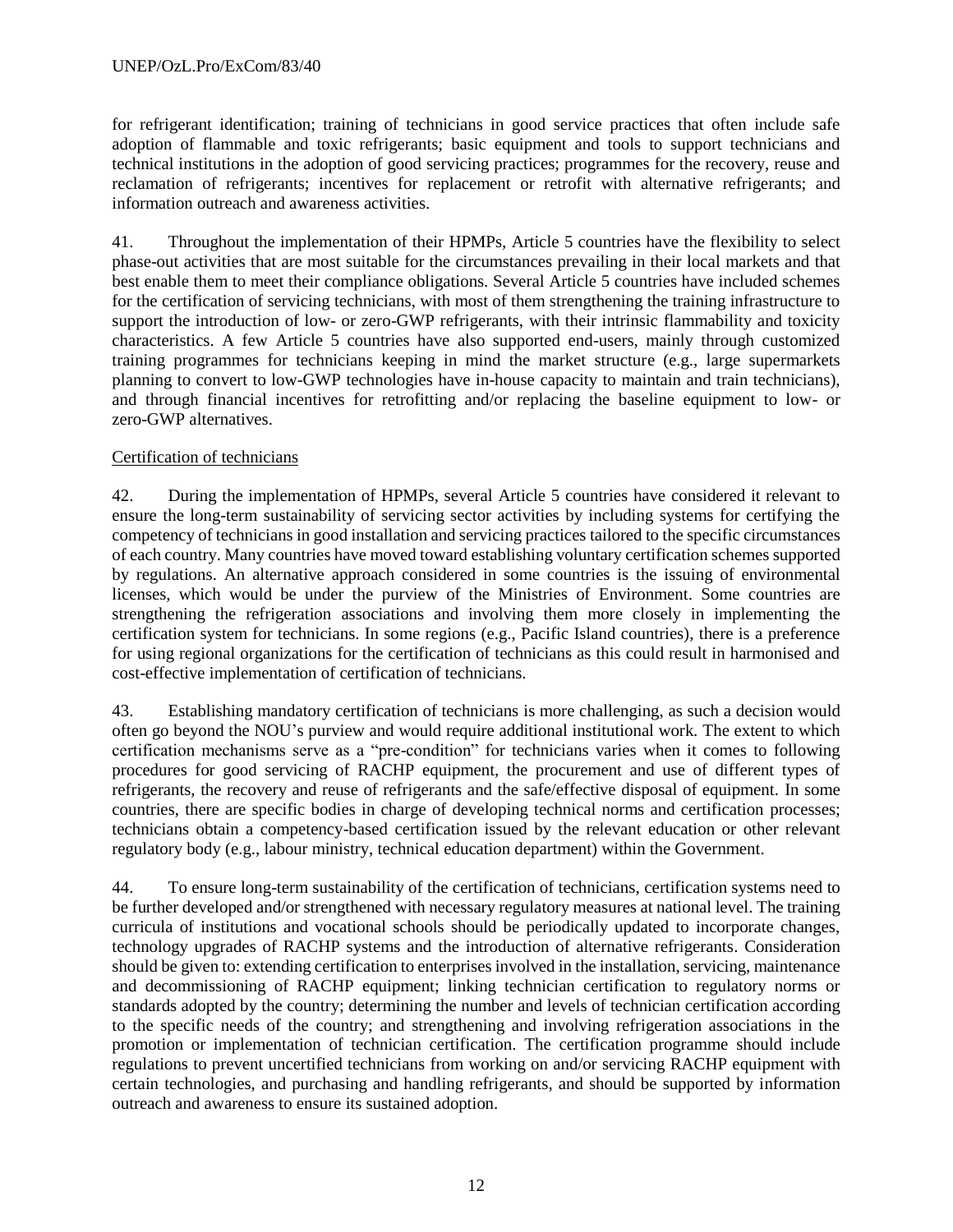# Safety and standards

 $\overline{a}$ 

45. As more low- or zero-GWP alternative refrigerants enter the markets in Article 5 countries, the training infrastructure currently used for phasing out HCFCs should be assessed to determine whether it would need to be further strengthened or updated. Similarly, the current training programmes must be reviewed in order to extend the good servicing and maintenance practices to cover the new technologies being introduced. They should be structured based on national priorities relating to the servicing sector's capacity and the technologies that are expected to be introduced while phasing out HCFCs.

46. Adapting internationally approved standards<sup>36</sup> to suit national requirements could be a cost-effective way of adopting standards. In the context of LVC countries, equipment standards would typically be adopted from the prevailing international standards and adapted to the extent required to suit local conditions. Servicing standards, however, need to be developed and integrated with the certification system to ensure sustainable adoption of equipment using low-GWP alternatives.

#### Awareness raising and capacity building

47. Awareness-raising activities are carried out in LVC countries under HPMPs and as part of the institutional strengthening project, mainly to support the phase-out of controlled substances in line with the compliance targets of the Montreal Protocol. Energy efficiency-related awareness activities are not separately covered under HPMPs, though they at times are covered under training activities for the servicing sector.

48. Capacity building for implementation of the Montreal Protocol has been funded since the inception of the Multilateral Fund directly to each Article 5 country, to UNEP CAP through its clearinghouse function, and at the regional and global levels, mainly through regional network meetings. The list of tools developed by UNEP CAP<sup>37</sup> and other relevant tools developed by different implementing agencies can be used to develop certification programmes in a cost-effective manner, tailored to country-specific technical needs.

49. Capacity building activities relating to regulations, training and institutional coordination with energy efficiency authorities are essential for facilitating the adoption of low- and zero-GWP refrigerants. These activities need to be customized based on national needs and priorities. Integrating energy efficiency-related aspects into outreach programmes can effectively disseminate information on energy issues to various stakeholders.

# **Criteria, performance indicators, and associated funding mechanisms of servicing sector plans in existing or new HPMPs**

50. The Secretariat's review of the regulatory framework and the phase-out plans for controlled substances, in particular those related to the refrigeration servicing sector, in light of decision 82/83(c) has led to the understanding that introducing low- or zero-GWP technologies and maintaining the energy efficiency of RACHP equipment in the refrigeration servicing sector would necessitate the following:

(a) Strengthening existing policies and regulations, and developing new ones for the staged reduction of imports of HCFC-based RACHP equipment, and for the adoption of energy-efficient equipment based on low- or zero-GWP refrigerants while phasing out

<sup>&</sup>lt;sup>36</sup> The international bodies responsible for RACHP standards are the International Organisation for Standardisation (ISO) and the International Electrotechnical Commission (IEC). In addition, there are national and regional level standard bodies.

<sup>&</sup>lt;sup>37</sup> The tools, products and services provided by UNEP CAP are described in Annex III of document UNEP/OzL.Pro/ExCom/82/64.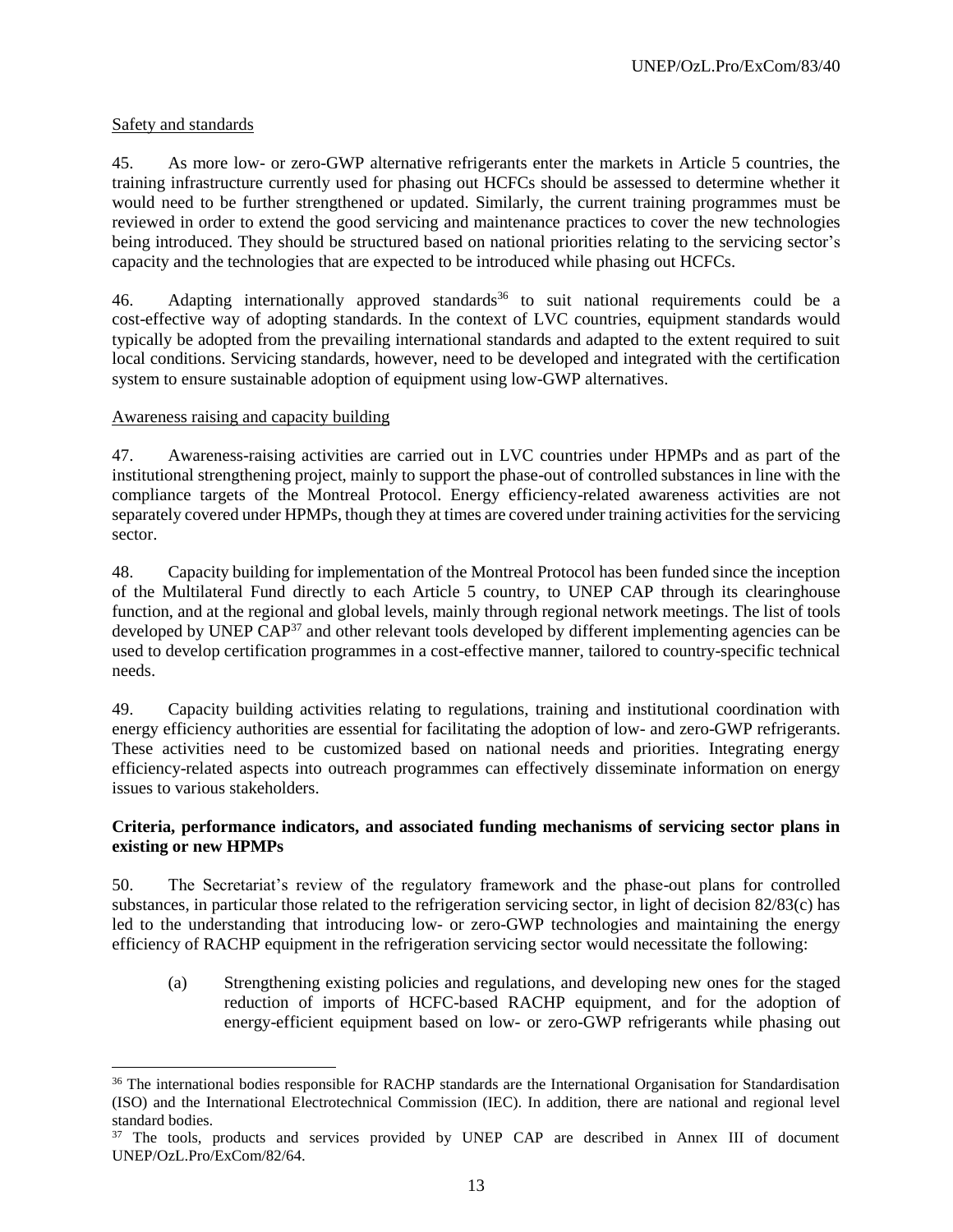HCFCs;

- (b) Coordination with energy efficiency policy makers in setting up and/or operationalizing MEPS, labelling systems and other mechanisms for the introduction of energy-efficient RACHP equipment (preventing the introduction of energy-inefficient low- and zero-GWP refrigerant-based RACHP equipment) into local markets;
- (c) Continued implementation of standards for safety and for the effective use of low- or zero-GWP refrigerants, and the development and implementation of regulations to ensure that only certified technicians service and maintain RACHP equipment and handle all types of refrigerants;
- (d) Continued training and certification of technicians in the installation, maintenance and servicing of RACHP equipment to ensure efficient and safe operation of the equipment throughout its lifetime, and demonstration of new low- and zero-GWP refrigerant-based technologies; and
- (e) Awareness and information outreach on the adoption of low- or zero-GWP energy-efficient technologies, and on the certification of technicians.

51. Given that most of the above-mentioned activities for facilitating the adoption of low- or zero-GWP technologies while phasing out HCFCs are currently being implemented under stages I and II of the HPMPs, operationalizing paragraph 16 of decision XXVIII/2 would involve identifying activities in addition to the existing activities under HPMPs. Activities relating to the introduction of energy-efficient RACHP equipment are being implemented as part of the enabling activities, albeit to a limited extent. The results of the outcomes of these activities have yet to be reported.

52. Based on the above considerations, the extent to which additional funds are required would depend upon the levels of additional activities to be implemented under existing stages or future stages of HPMPs. These could include the following, for countries not already implemented such activities:

- (a) Pilot projects strategically designed and targeted to end-users, primarily for small capacity RACHP equipment, for adoption of energy-efficient equipment operating with low- or zero-GWP refrigerants for which manufacturing conversion projects have been funded under the HPMP and challenges are experienced in market acceptance;
- (b) Updating training material to strengthen components relating to good practices for installation, maintenance and servicing of RACHP equipment based on refrigerants with different operating characteristics in regard to flammability, toxicity and pressure;
- (c) Coordination and collaboration between the NOU and the energy efficiency authorities to support the development and enforcement of MEPS, labelling programme and standards for the introduction of energy-efficient RACHP equipment based on low- and zero-GWP refrigerant technologies;
- (d) Development and enforcement of certification schemes for technicians and strengthening infrastructure of national institutions on implementing certification systems. In particular, this is required due to the flammable or toxic characteristics of the low and zero-GWP refrigerants; and
- (e) Awareness and outreach programmes to promote the introduction of MEPS and labelling systems; mandatory certification of technicians; and introduction of energy efficiency RACHP equipment operating with low- and zero-GWP refrigerants.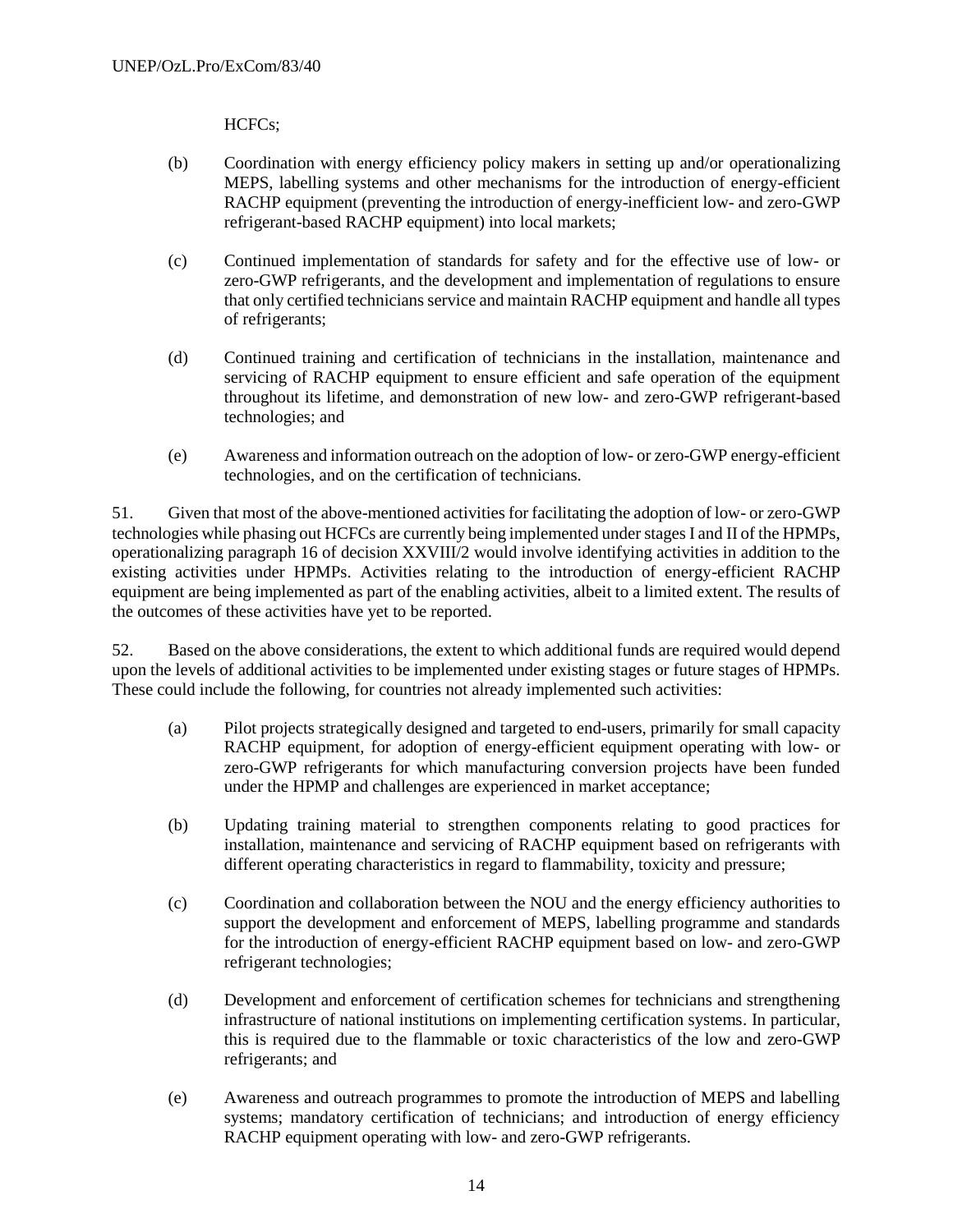53. Currently, HPMP activities in LVC countries are funded in line with decision  $74/50(c)(xii)$ , as shown in Table 3.

| <b>Consumption (mt)</b> | <b>Up to 2020</b> | Up to $2025$ | <b>Total phase-out</b> |
|-------------------------|-------------------|--------------|------------------------|
| $0-15$                  | 205,625           | 396,500      | 587,500                |
| 15-40                   | 262,500           | 506,250      | 750,000                |
| 40-80                   | 280,000           | 540,000      | 800,000                |
| 80-120                  | 315,000           | 607,500      | 900,000                |
| 120-160                 | 332,500           | 641,250      | 950,000                |
| 160-200                 | 350,000           | 675,000      | 1,000,000              |
| 200-320                 | 560,000           | 1,080,000    | 1,600,000              |
| 320-360                 | 630,000           | 1,215,000    | 1,800,000              |

**Table 3. Total funding approved for HPMP and enabling activities in LVC countries (US \$)**

54. Additional funding needs for achieving the objectives of decision 82/83(c), would depend upon the design of stage II of the HPMPs in terms of activities that would facilitate adoption of low- and zero-GWP alternatives and maintaining energy efficiency. With the existing levels of funding under decision 74/50 and with suitable realignment of activities, technician training and awareness outreach activities could also be undertaken for adoption of low- and zero-GWP alternatives.<sup>38</sup>

55. The need for incremental activities would mainly arise to address coordination of NOU with institutions/authorities handling energy efficiency matters to ensure energy efficiency regulations are integrated with establishment of national standards for adoption low- and zero-GWP technologies; and strengthening certification infrastructure for safe adoption of low- and zero-GWP technologies. These incremental activities will facilitate achievement of HCFC phase-out in a sustainable manner and would build a platform for HFC phase-down activities.

56. For new HPMPs or new stage of HPMPs, the countries could submit additional funding requests based on incremental levels of funding to be agreed along with associated conditions for the above-mentioned activities. For already approved stage II of HPMPs, the additional funding and associated conditions, would be considered based on the revised plans while submitting the next funding tranche.

57. Performance indicators are linked to specific actions that are considered for implementation. The following performance indicators, with suitable additions/modifications, could be adopted to measure the implementation of specific policies:

- (a) Number of policies and regulations developed and enforced for reducing and prohibiting import of HCFC-based RACHP equipment, and favouring the introduction of equipment based on low- and zero-GWP refrigerants;
- (b) Number of policies and regulations, such as MEPS and labelling systems, favouring the introduction of energy-efficient RACHP equipment;
- (c) Status of implementation of standards and labelling programmes for RACHP equipment based on low- and zero-GWP technologies;
- (d) Number of training institutions with infrastructure to train and certify technicians in good practices during installation, servicing and maintenance covering all types of RACHP equipment available in the country;

<sup>&</sup>lt;sup>38</sup> Pilot end-user incentive programmes and their impact would be analysed and presented in a separate paper to the 84<sup>th</sup> meeting.